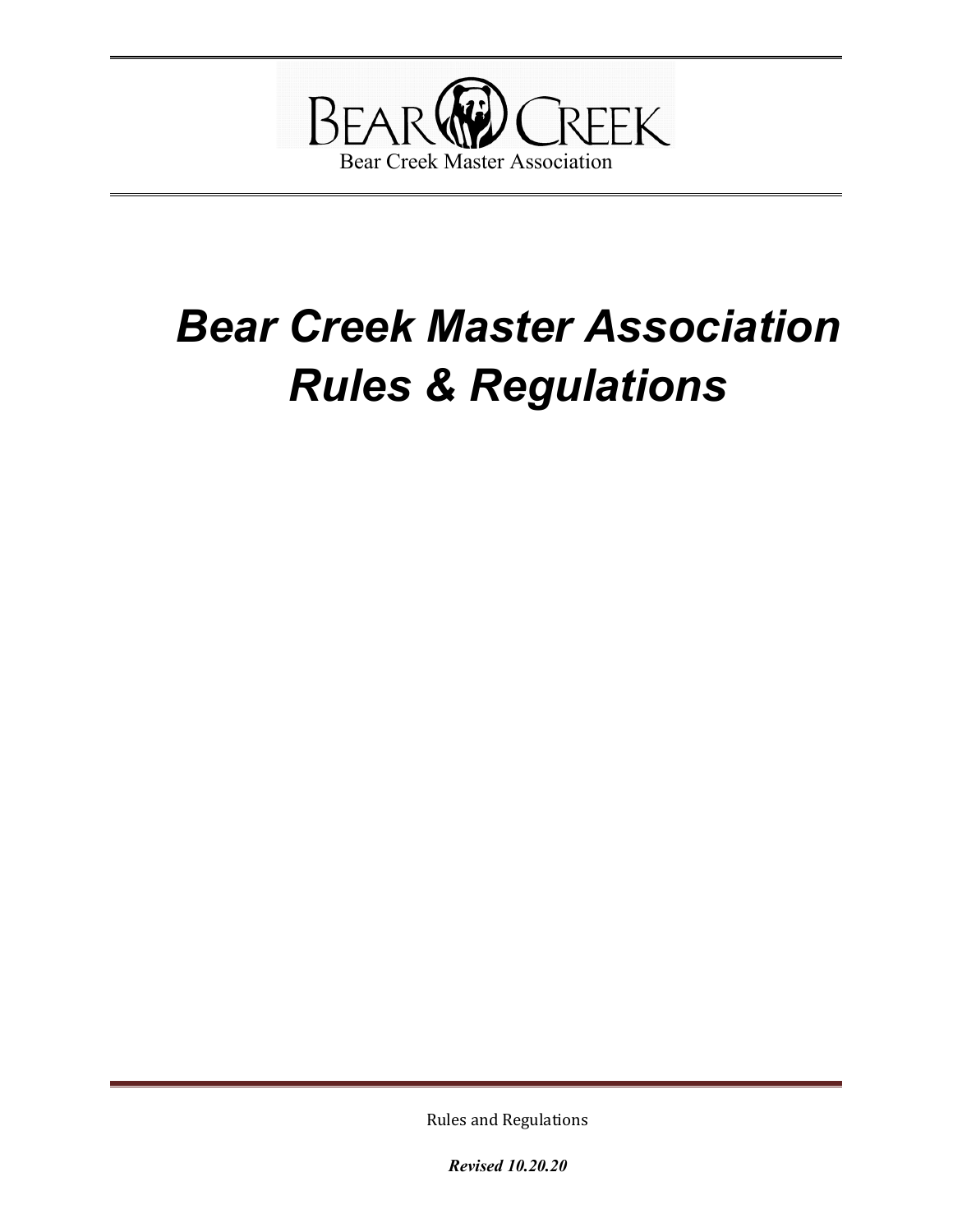## **INTRODUCTION**

Your Board of Directors (BOD) has prepared this handbook for the express use of Bear Creek Master Association (BCMA) owners, their guests, and tenants. It is intended to assist in maintaining property values, community aesthetics, and a desirable quality of life in Bear Creek.

These Policies and Procedures have been composed from the Covenants, Conditions, and Restrictions (CC&Rs); the Bylaws of BCMA; and subsequent Board actions on behalf of the homeowners. The Rules and Regulation**s** set forth in these Policies and Procedures were adopted by the Board of Directors pursuant to Article II, Section 6 of the Bylaws, and Article VI, Section 6, of the CC&Rs, and intended to supersede and replace all previous versions of the Rules and Regulations.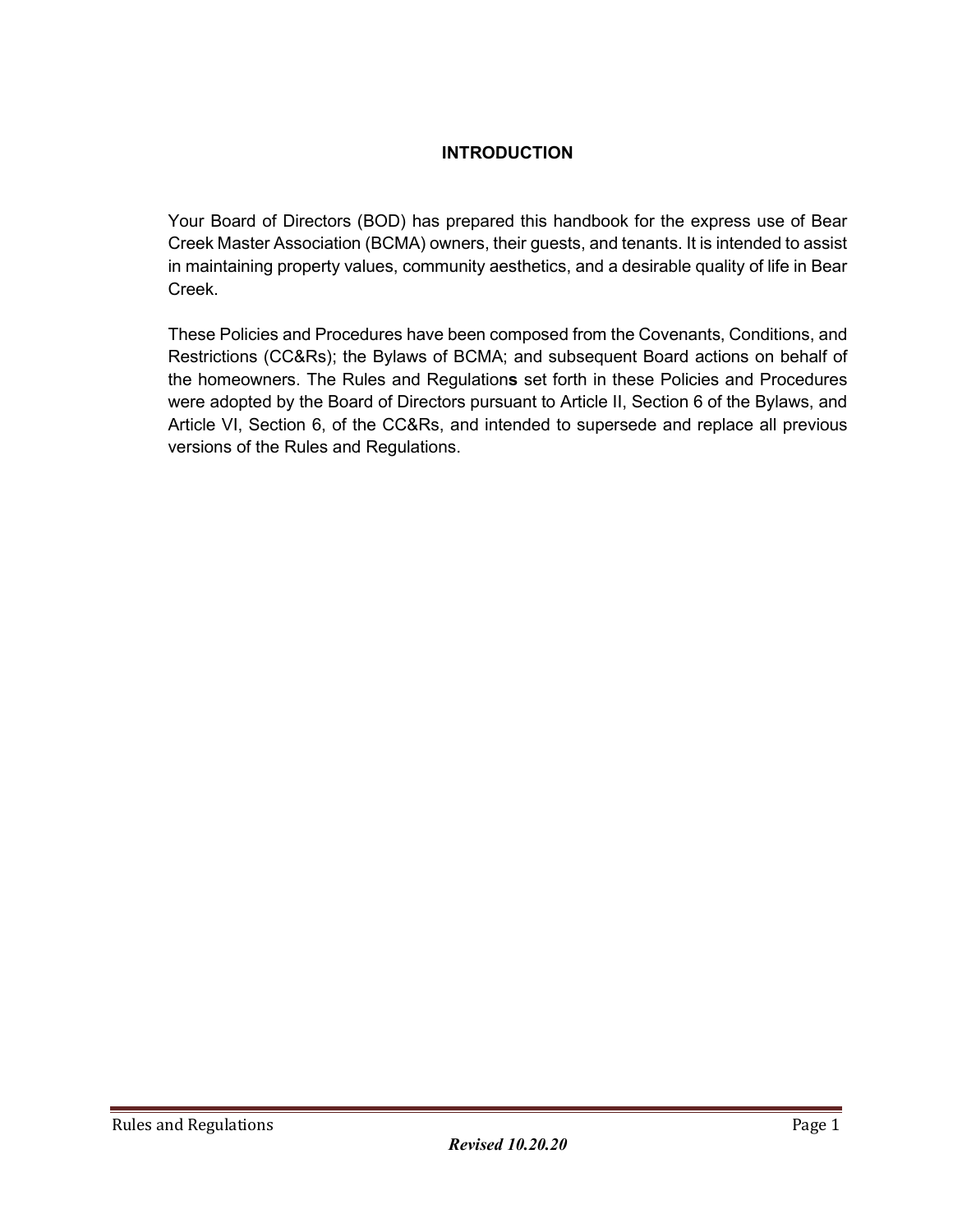## **BY – LAWS, ARTICLE III (PERTINENT EXCERPTS)**

#### **Monthly Assessments**

"Section 5. Assessments. The Members shall be jointly, severally, and personally liable for the payment of such Assessments as may, from time to time, be fixed and levied by the Board pursuant to the provisions of the Declaration. Should any Member fail to pay his Assessments before delinquency, the Association, at the discretion of the Board, shall have the right to suspend voting rights and easements of use and enjoyment of the Common Area of such Member, subject to the procedural safeguards established under Section 6 of this Article, for any period during which the payment of any such Member's Assessment remain delinquent."

#### **Authority to Create Rules**

"Section 6. Association Rules; Enforcement. The Board shall have the power to adopt, amend, and repeal such rules and regulations as it deems reasonable, which may include the establishment of a system of fines and penalties enforceable as a reimbursement assessment pursuant to the Declaration…"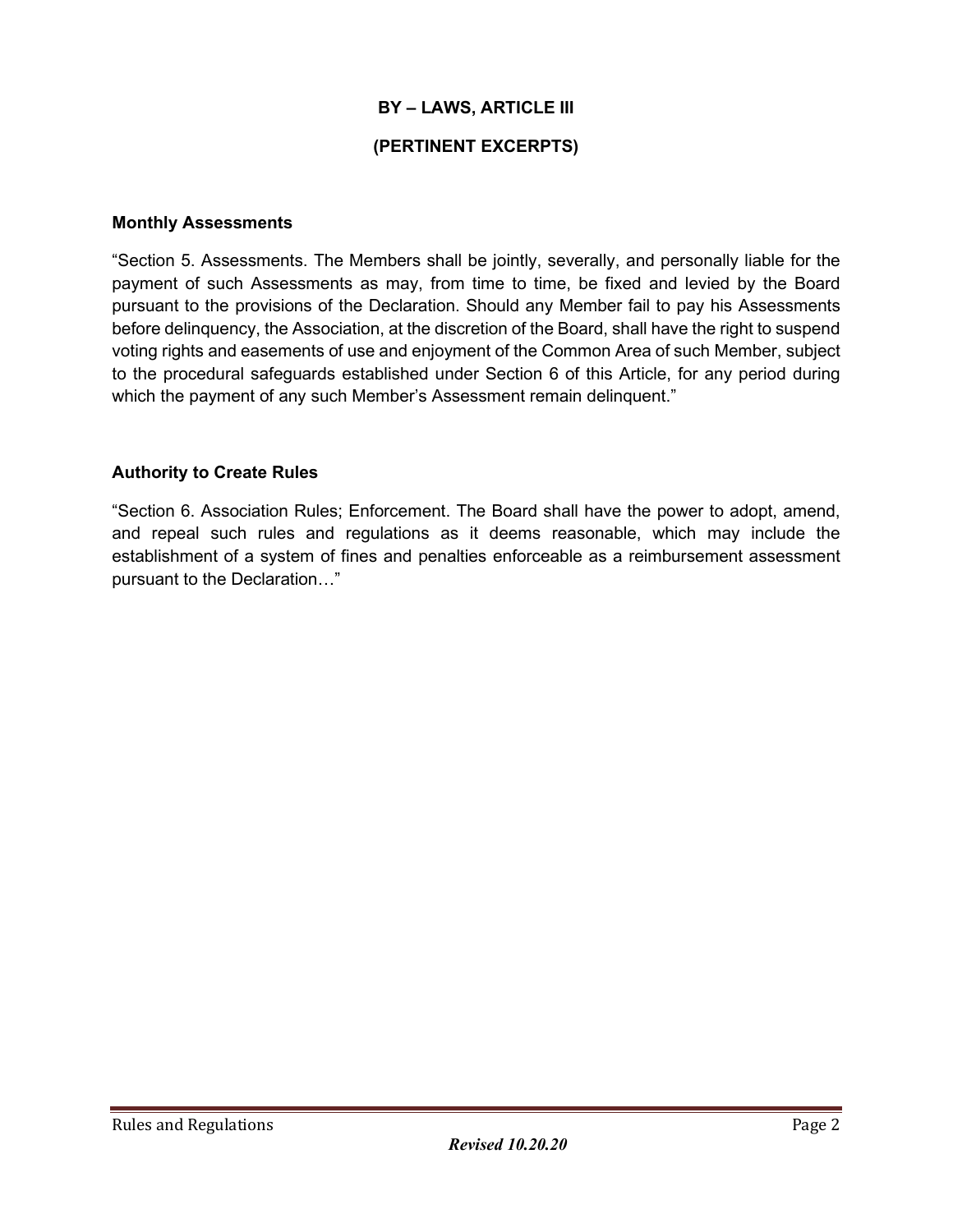## **COVENANTS, CONDITIONS, AND RESTRICTIONS**

## **ARTICLE III (PERTINENT EXCERPTS)**

#### **GENERAL USE RESTRICTIONS**

All real property within the properties shall be held, used and enjoyed subject to the following limitations and restrictions:

Section 1. Single Family Residence. Each lot shall be used as a residence for a single family and for no other purpose. Each lot shall contain thereon a single-family residence with an enclosed garage for at least two (2) automobiles.

Section 2. Business or Commercial Activity. No part of the Properties shall ever be used or caused to be used or allowed or authorized in any way, directly or indirectly, for any business, commercial, manufacturing, mercantile, storage, vending, or other such non-residential purposes. The provisions of this Section shall not preclude professional and administrative occupations without eternal evidence thereof, for so long as such occupations are in conformance with all applicable governmental ordinances and are merely incidental to the use of the dwelling unit as a residential home.

Section 3. Nuisances. No noxious or offensive activity shall be carried on, in or upon any lot of Common Area, nor shall anything be done therein which may be or become an unreasonable annoyance or a nuisance to any other Owner. Without limiting the generality of the foregoing provisions, no loud noises or noxious odors, no exterior speakers, horns, whistles, bells, or other sound devices (other than security devices used exclusively for security purposes), noisy or smoky vehicles, large power equipment or large power tools, unlicensed off-road vehicles or items which may unreasonably interface with television or radio reception of any Owner in the Properties, shall be located, used or placed on any portion of the Properties, or exposed to the view of other Owners without the prior written approval of the Architectural Committee. The Board of Directors shall have the right to determine in accordance with the Bylaws if any noise, odor, interference, or activity Producing such a noise, odor, or interference constitutes a nuisance.

Section 14. Violation of Governing Instruments. There shall be no violation of the restrictions of this Master Declaration or of the rules and regulations of the Master Association adopted in accordance with the provisions of the By-Laws. If any Owner, his family, guest, licensee, lessee or invitee, violates any such restrictions, the Board may impose a reasonable Reimbursement Assessment upon such Owner of each violation and may suspend the voting privilege of such Owner as further provided in the By-Laws. Such Reimbursement Assessment shall be collectible in the same manner as Annual Assessments thereunder, but the Board shall give such Owner notice and hearing before invoking any such Reimbursement Assessment or suspension.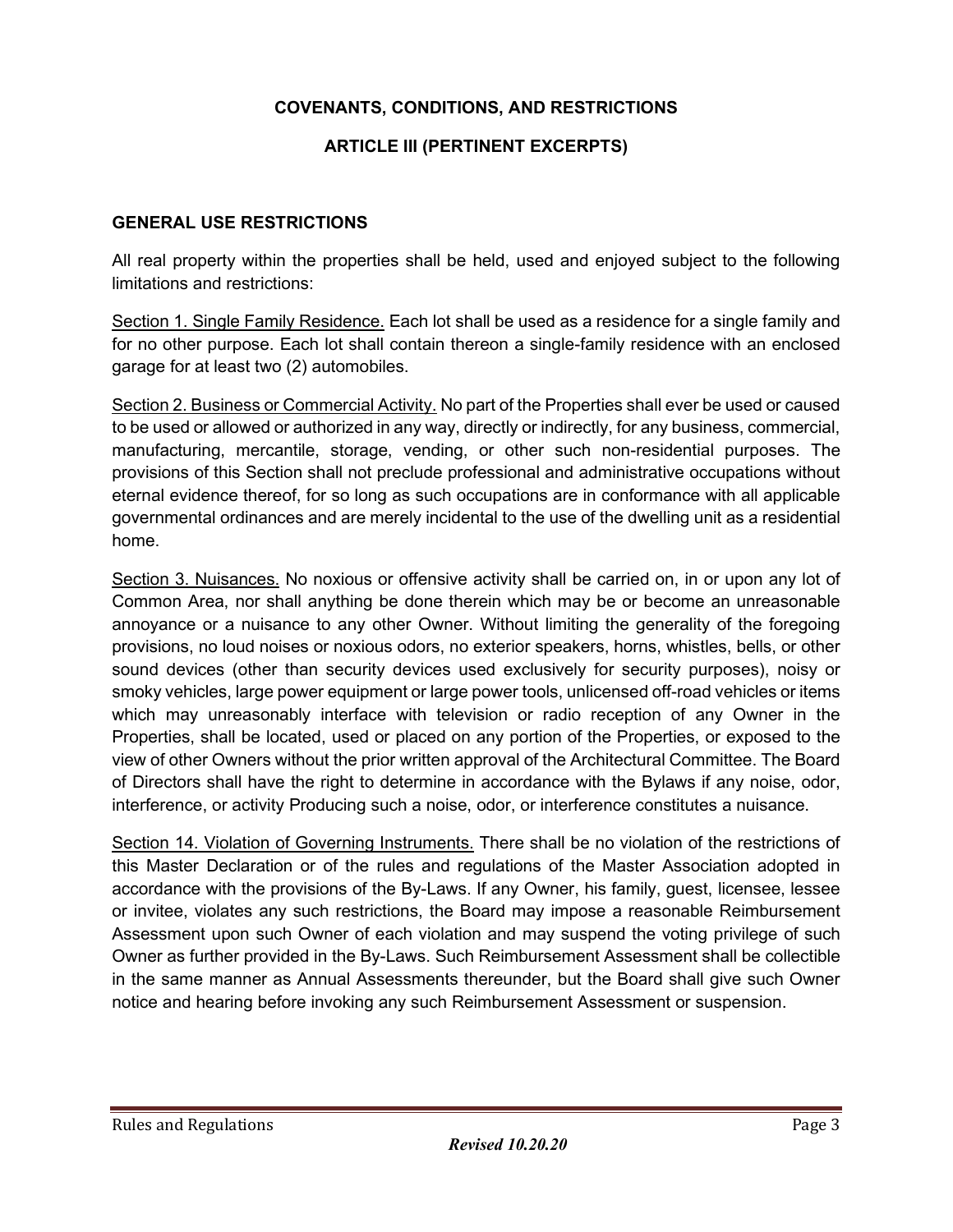## **Rules and Regulations**

(With excerpts from the CC&Rs)

## **PARKING, PERMITS, AND VEHICLE VIOLATIONS**

The following information is provided for an understanding of the Bear Creek (BCMA) vehicle regulations.

*Note: There are six Sub Associations within Bear Creek. These rules apply in addition to the Sub-Associations rules. Individual Sub-Association rules may be different.*

CC&Rs, Article III, Section 5, Parking and vehicular Restrictions. No owner shall park, store or keep any vehicle, except wholly within the parking area designated therefore, and any inoperable vehicle shall be stored only in enclosed garages. No Owner shall park, store or keep on any property or street (public or private) within the Properties any commercial-type vehicle (including, but not limited to, any dump truck, cement mixer truck, sales and service vehicles, oil or gar truck, or delivery trucks), any recreational vehicles (including, but not limited to, any camper unit, motor home), any bus, trailer, trailer coach, camp trailer, boat, aircraft, mobile home, inoperable vehicle, or any other similar vehicle or any vehicular equipment, mobile or otherwise, deemed to be a nuisance by the Board, upon any parking space which is not enclosed, so as to be visible from anywhere in the Properties*.* Recreational vehicles are granted the right to park in front of a residence for a period not to exceed (48) hours for the purposes of loading and unloading. No Owner of a lot shall conduct repairs or restorations of any motor vehicle, boat, trailer, aircraft, or other vehicle upon any portion of any lot or upon the Common Area, except wholly within the Owner's garage, and then only when the garage door is closed: provide, however that such activity shall at no time be permitted if it is determined by the Board or its agent to be a nuisance. Garage doors shall remain closed except for reasonable periods while the garages are being used*.* Those living in a Sub-Association should be familiar with their individual rules.

In addition to the CC&R's, the Board has adopted the following Rules and Regulations pertaining to Vehicles:

#### **1. VEHICLE CODE.**

Unless governed by more restrictive or specific provisions in these Rules and Regulations, the California Vehicle Code shall apply and is hereby incorporated into the Rules and Regulations including the operation of golf carts on BCMA streets. Golf carts are allowed to be operated on all BCMA streets but must adhere to all speed and traffic control signs. Golf carts require headlights when driving in the evening hours. You must be a licensed driver to be able to operate a golf cart on the BCMA streets.

## **2. PARKING.**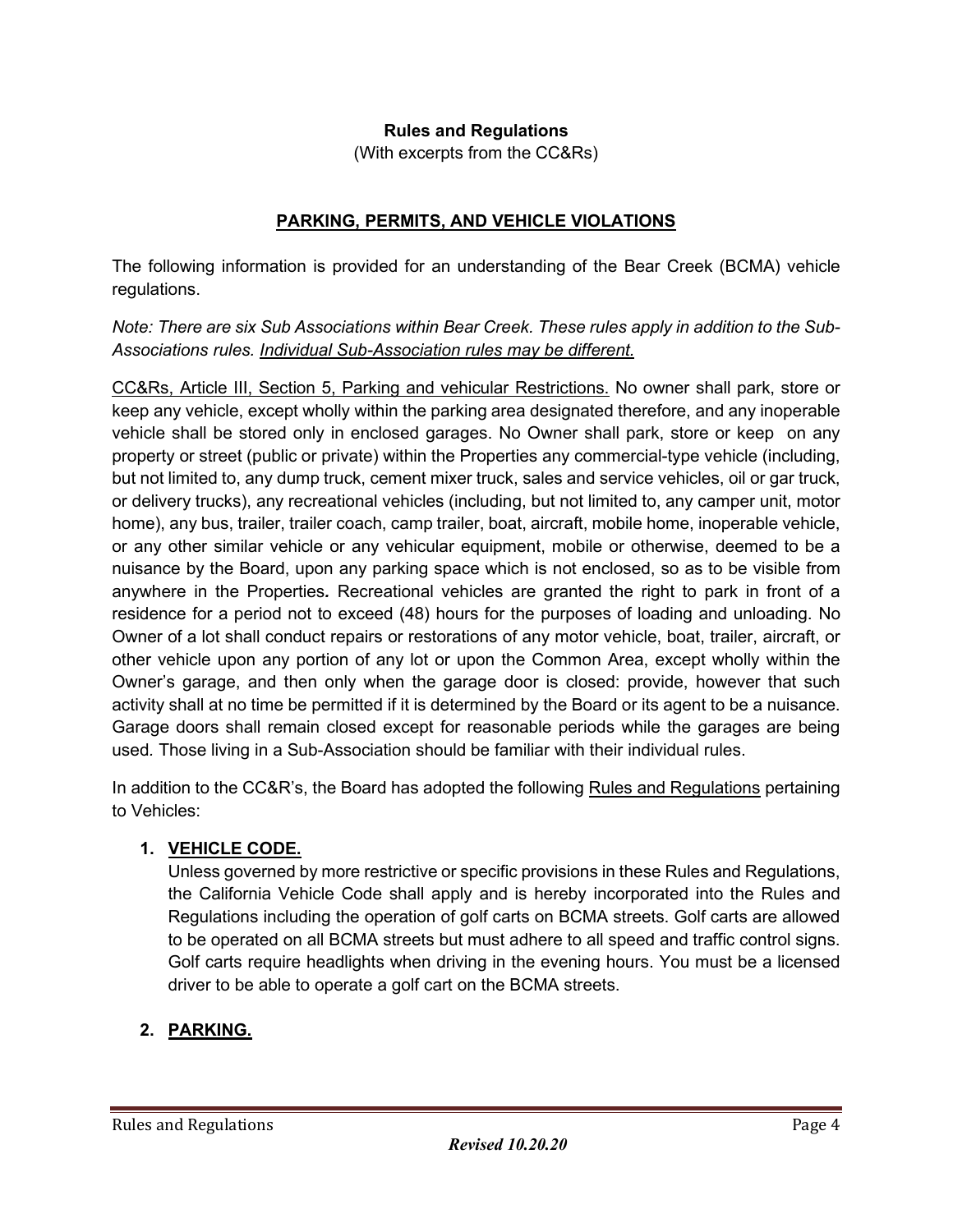- a) Only non-commercial, passenger vehicles may be parked upon BCMA's streets, except that no parking is permitted whatsoever on the streets between the hours of 2 a.m. and 6 a.m. and provided further that residents may not be parked upon the streets unless the garage upon their lot is being used to its full designated capacity for the parking vehicles.
- b) All parking spaces in the area of any Lot improvement as a garage are to be used on a full-time basis for the parking of vehicles.
- c) No parking is allowed:
	- 1. Within 15 feet of a fire hydrant.
	- 2. In such a manner so as to block access to pedestrian walkways, golf cart paths, or private driveways.

## **3. VISITOR PARKING PERMITS**

- a) Any authorized visitor entering BCMA will be given a temporary pass by the Access Control Officer.
- b) Any violation of the rules by a tenant, guest, or invitee, including contractors or household employees, shall be the responsibility of the owner of the property that granted that tenant/guest/invitee access to the Properties.
- c) Temporary passes shall be placed on the driver's side of the dash board.

## **4. OWNER DECALS**

- a) New homeowners are requested to obtain their vehicle identification decal within 15 days of occupancy, from the onsite management office. Vehicle Registration to the Bear Creek residency or other proof of residency will be required.
- b) Upon revocation or termination of a decal or upon the sale of a vehicle the decal shall be removed from the vehicle and returned to the Association.
- c) BCMA decals will be updated annually.

## **ACCESS CONTROL**

It is important to note that the installation of gate and access control procedures do not replace security arrangements that should be taken by individual homeowners and residents. Each owner and/or resident should access his or her own security requirements and implement appropriate security measures, including home security services. BCMA does not provide security services to or guarantee the safety of the members or their tenants, invitees, or guests.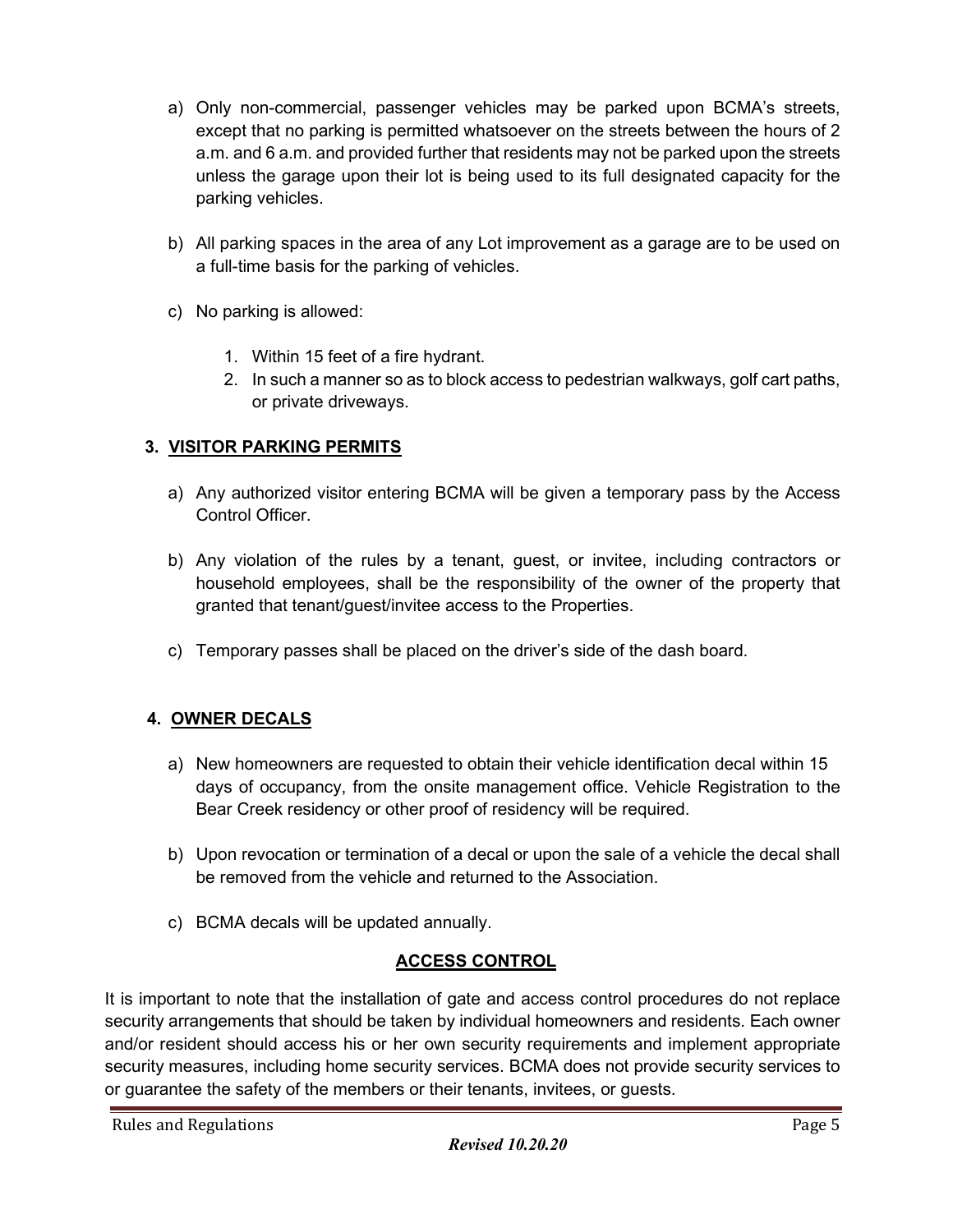In addition to the CC&Rs, the Board has adopted the following Rules and Regulations pertaining to Access Control:

## **1. RESIDENT COMPUTER PROFILE**

- a) A computer system containing a confidential computer profile on each resident is maintained at the Access Control Station. This confidential profile contains the following information:
	- 1. Resident Names
	- 2. Address
	- 3. Home Telephone Number(s)
	- 4. Work or Emergency Telephone Number(s)
	- 5. Nordicsec password
	- 6. A list of Authorized Visitors
	- 7. Vehicle(s) License Numbers
	- 8. Vehicle Transponder Number
- b) The computer profile on each individual resident can be accessed through [http://bearcreek.nordicsec.com.](http://bearcreek.nordicsec.com/) Once accessed through the website a password will be created by the user and this password may be used to identify the validity of a resident when calling in to authorize visitor access and as a means of identifying pedestrian residents.
- c) Each resident's Nordicsec password is personal and confidential, and should not be given to any other than authorized residents.
- d) If you are unable to access the website, the on-site office may also make changes to the Resident Computer Profile. These changes must be submitted on a properly completed and signed Resident Information Form. Changes to the Resident Computer Profile may only be made by the record owner(s) of the Property or the tenant on lease.
- e) Residents of Bear Creek are permitted free access by vehicle and by foot at any time. Residents may have **an authorized sticker or transponder** that will operate the vehicle gates. Residents with transponders can gain access to the community through Gate 2, the Lakeside Gate and Right-hand Transponder lane at the Main Gate.
- f) Residents entering the community by foot or by vehicle without a transponder must stop at the Access Control Station. The Access Control Officer must positively identify these persons as authorized residents. Positive identification can be made with a photo ID cross checked with the Nordicsec Password in the confidential computer profile. It is not necessary to speak the Nordicsec password. It may be given to the officer in writing.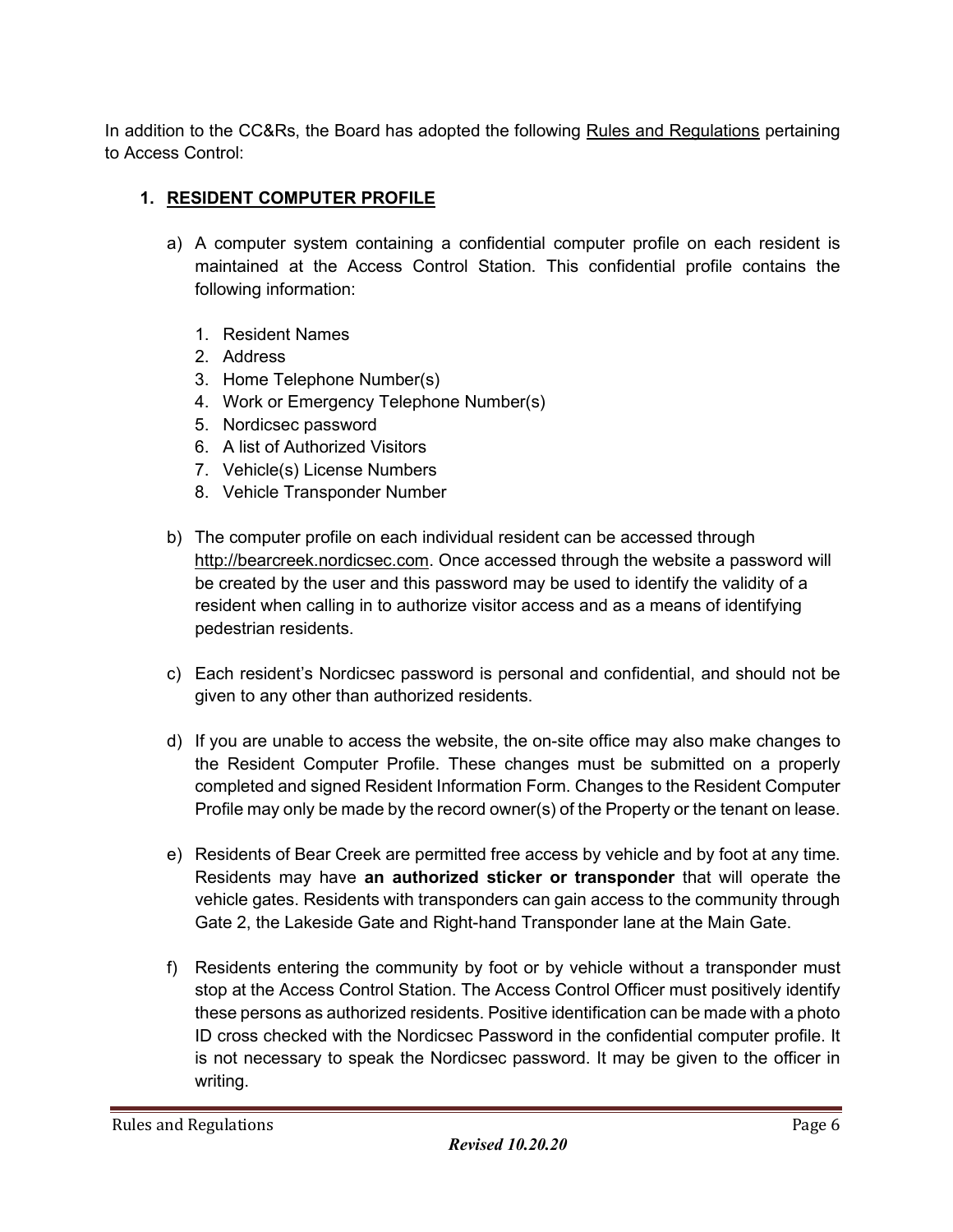## **2. IDENTIFICATION AND PARKING DECALS**

- a) For the purposes of Access Control, "Resident" is defined as an Owner(s) living within Bear Creek, a family member of an Owner by blood or marriage residing within Bear Creek and utilizing the address within Bear Creek as their primary and permanent address, a tenant and the tenant's family utilizing the address within Bear Creek as their primary and permanent address, a contract purchaser and/or anyone else who has control and dominion over a lot or unit and is utilizing the address within Bear Creek as their primary and permanent address. Resident does not include anyone holding an interest in a property by virtue of a security instrument.
- b) Each person and vehicle eligible for a transponder under these Rules may be issued decal(s) at no cost for their vehicle(s). No one is required to use or have a decal affixed to their vehicle(s). These BCMA logo decals are used to identify vehicles authorized access to BCMA, however the decals will not allow automatic access. All vehicles with decals and no transponder will be required to be vetted each and every time through the appropriate guard check lane. The Board of Directors ("Board") reserves the right to modify the cost and charge a fee if deemed necessary to recoup the costs of the decal system.
- c) The Application (Resident Information Form) for these decals and transponders is available at the onsite management office. This form is also located online at http://bearcreek.nordicsec.com. If you choose to have a decal it must be permanently affixed only by Access Control staff on the inside lower left (driver's side) corner of the windshield in such a manner as to display the entire decal to the outside of the windshield.

## **3. TRANSPONDERS/RADIO FREQUENCY IDENTIFICATION (RFID)**

- a) Transponders/RFID stickers may be issued to eligible persons only. No one shall be required to have or use a transponder. The following persons are eligible for a transponder(s):
	- 1. Residents.
	- 2. Non-Resident Owners who have not leased/rented their properties.
	- 3. Bear Creek Golf Club ("BCGC") Golf Members.
	- 4. BCGC Social Members.
	- 5. BCGC management (as determined by the Board).
	- 6. BCGC golf professionals (as determined by the Board).
	- 7. BCGC maintenance staff (as determined by the Board).
	- 8. BCGC operational staff (waiters/waitresses, cart boys, etc.) employed at BCGC for at least one year (as determined by the Board)
	- 10. Current Access Control and Office staff (as determined by the Board).
	- 11. Fed Ex, UPS and Postal Carriers (as determined by the Board).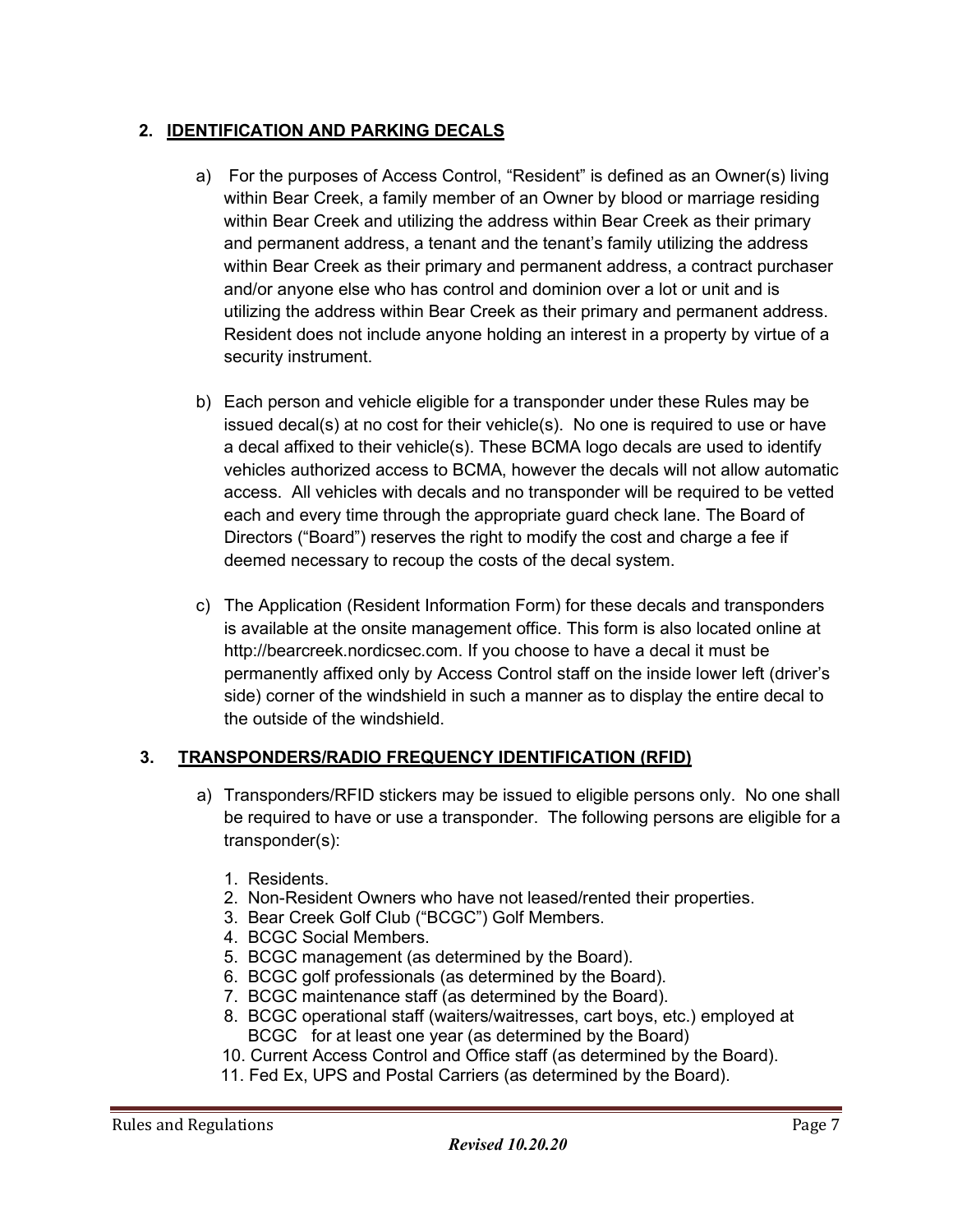- b) The transponder's hours and gates of operation shall not be restricted for Residents and Non-Resident Owners who have not leased their properties. The Board of Directors reserves the right to set and modify as deemed necessary the hours during which the gates and transponders operate for all other eligible persons.
- c) Eligible persons purchasing an RFID sticker are required to pay a \$35.00 fee for a standard sticker or \$45.00 for a headlamp sticker. The Board reserves the right to modify these costs if deemed necessary to recoup the costs of the transponder system.
- d) All transponders shall only be affixed to vehicle(s) by Access Control Staff. Transponders will not be mailed out or otherwise given out to anyone except Access Control Staff for affixing on the appropriate vehicle only. All transponders will remain affixed to the windshield until de-activated. Removal of RFID transponder sticker from windshield will de-activate the transponder. RFID Transponder stickers are only to be removed by authorized Access Control personnel at the Master Association office.
- e) Unless otherwise eligible under section a), above, the following persons are not eligible for a transponder:
	- 1. Non-Residents Owners who have leased/rented their properties.
	- 2. BCGC operational staff (waiters/waitresses, cart boys, etc.) employed at BCGC for less than one year.
	- 3. Vendors (nurses, caregivers, gardeners, maids, etc.).
	- 4. Guests of Residents.
	- 5. Non-Resident family members (parents, grandparents, adult children, Non-resident college students, etc.).
- f) All non-RFID type transponders shall be turned in as soon as practicable and a refund or credit provided as appropriate.
- g) There shall be no "grandfathering" of transponders. All types of transponders held by persons or attached to vehicles not eligible for a transponder under this Rule shall be turned in and a refund or credit provided as appropriate. Such transponders shall be turned off by Access Control or Office staff as soon as practicable.
- h) Transponders shall only be affixed to vehicle(s) owned (personally or through a corporation/partnership) by a person eligible for a transponder. Transponders shall not be affixed on any vehicle not owned by the eligible person (e.g., short term rental vehicles or borrowed vehicles). However, vehicles under long term (one (1) year or more) leases and rentals of thirty (30) days or more are eligible for a transponder. Additionally, "company cars" assigned to a person eligible for a transponder are eligible for a transponder.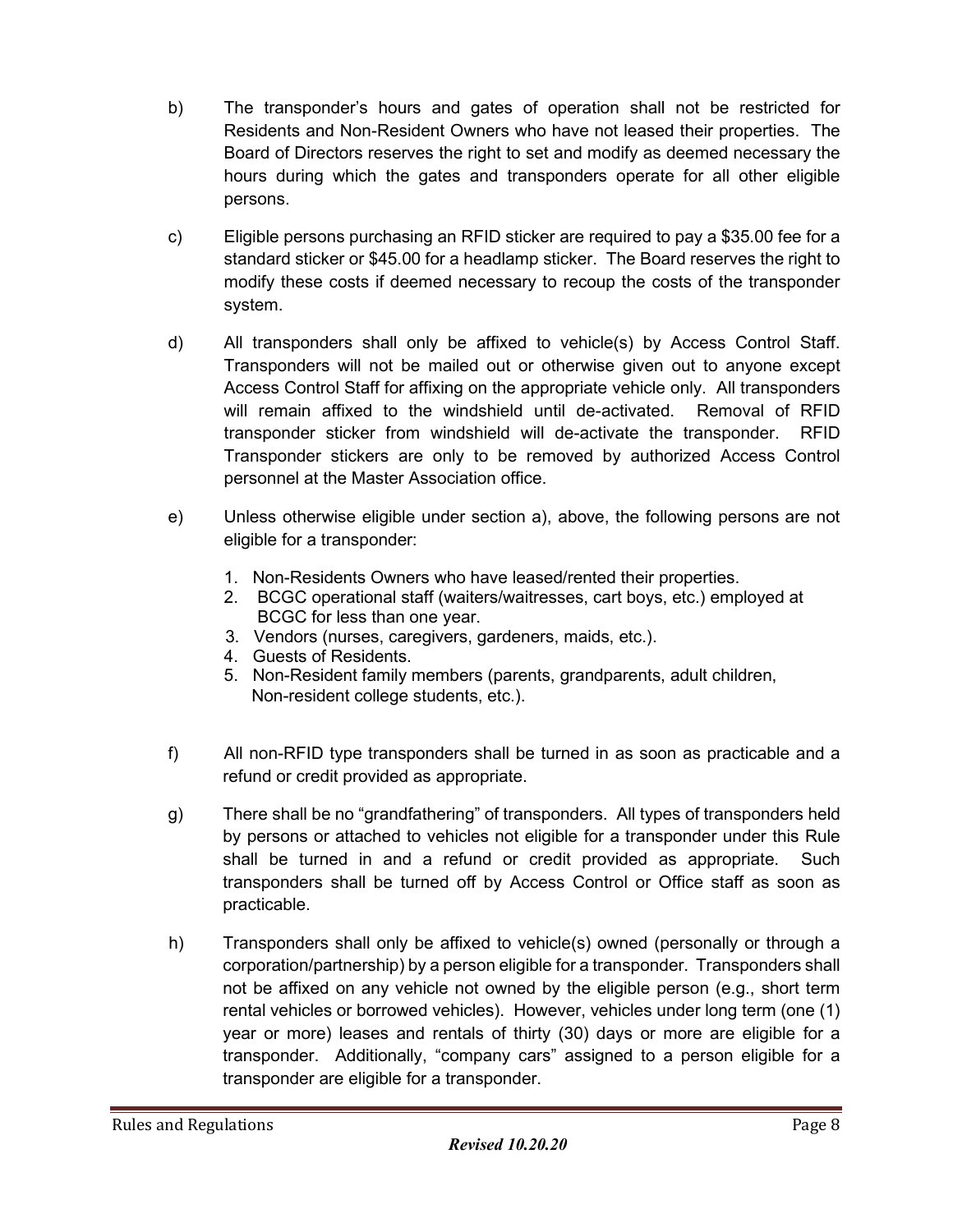- i) The President/Vice President of the Board may, for good cause shown, authorize the issuance of a temporary (not to exceed 6 months) transponder(s). To remain in effect, such action must be ratified in open session at the next Regularly Scheduled Board Meeting.
- j) All persons eligible for transponders shall, to obtain a transponder or decal, provide proof of eligibility for themselves (e.g., residency, tenancy, ownership, golf membership, etc.) and their vehicle(s) (e.g., ownership, registration, etc.) as required.
- k) All persons, who are eligible for and have transponders, shall agree to and shall comply with all rules of the road (and violation penalties) in force in Bear Creek.
- I) In addition to any other penalty applicable for a violation, failure to pay any substantiated violation penalty within sixty (60) days of its due date shall subject the person to loss of transponder usage
- m) Notwithstanding any other part of this rule, any Resident that owns a majority interest in a car dealership located within driving distance of Bear Creek and who routinely drives vehicles controlled by the dealership to and from work, is eligible for up to two (2) floating transponders that are movable only from one dealership vehicle to another dealership vehicle, provided that such vehicles are to be driven into and around Bear Creek by Resident and/or his/her immediate family members only. In addition to any other penalty applicable for violating this rule, the Board reserves the right in its sole discretion to de-activate the transponder permanently in the event the Resident violates this rule. No other "floating transponders" shall be issued for any eligible person or vehicle.

## **3. VISITORS**

Visitors are permitted entry to the Community only with the authorization of a record owner of the property they are visiting, or with the authorization of a resident for whom the record owner has provided prior written authorization to the Association (e.g., a lessee, coresident, etc.) to exercise visitor access privileges. Property owners are reminded that they are responsible for the conduct of their tenants, guests and invitees inside the Bear Creek Community.

All visitors must enter through the Main Gate, stop at the Access Control Station and register. The registry will contain the following information:

- 1. Time In
- 2. Visitor Name
- 3. Name of record owner/authorized resident authorizing access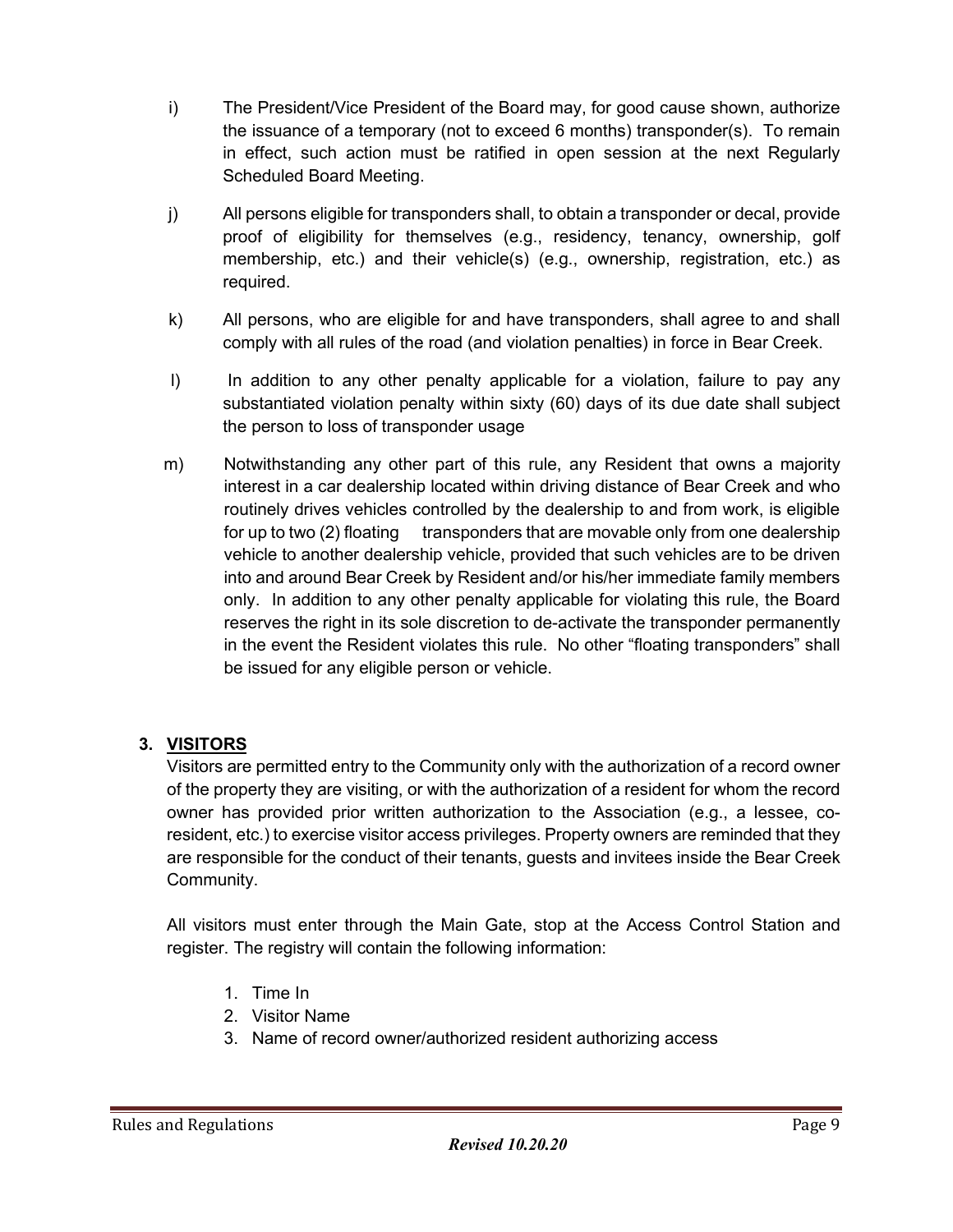a) There are two methods in which a record owner/authorized resident can obtain access for a visitor. These are:

> Pre-approved Authorized Visitors Visitors with Advanced Authorization

Pre-approved Authorized Visitors

These visitors are visitors that a record owner/authorized resident has approved for entrance to the community at any time without notification being given to the record owner/authorized resident they are visiting. They are listed on the Resident Computer Profile through the use of the Resident Information Form or by use of the Nordicsec website. The Access Control Officer is not required to contact the record owner/authorized resident prior to entrance, and no individual member or resident may require the Access Control Officer to provide such notice.

Visitors with Advanced Authorization

Record owners/authorized residents must notify the Access Control Station in advance that they are expecting a visitor. This notification may be done either on your individual website profile, (the preferred method), or verbally through a telephone call granting access. The record owner/authorized resident's Nordicsec password must be included with each guest request. The Access Control Officer is not required to contact the record owner/authorized resident upon the visitor's arrival and entrance, and no individual member or resident may require the Access Control Officer to provide such notice. If more than (4) four visitors are expected, a party list must be submitted through the Nordicsec website or written list in alphabetical order will need to be given to the Access Control Station.

a) All Visitors authorized to enter the community in a vehicle will received a temporary placard that acknowledges access authorization to be displayed in the front window, driver's side dashboard. This placard will show the entry authorization number, destination address, and the parking expiration date.

The temporary placard is valid for as many days as the record owner/authorized resident has authorized, not to exceed 30 days at a time. Maximum approval: 6 months, passes are issued for no longer than 30 days at a time.

b) All pedestrian visitors must register with the Community Patrol Officer at the main entrance when entering the community.

## **5. CONTRACTORS AND VENDORS**

In general, Contractors and Vendors are to be processed as visitors. Everyone needs authorization just like guests.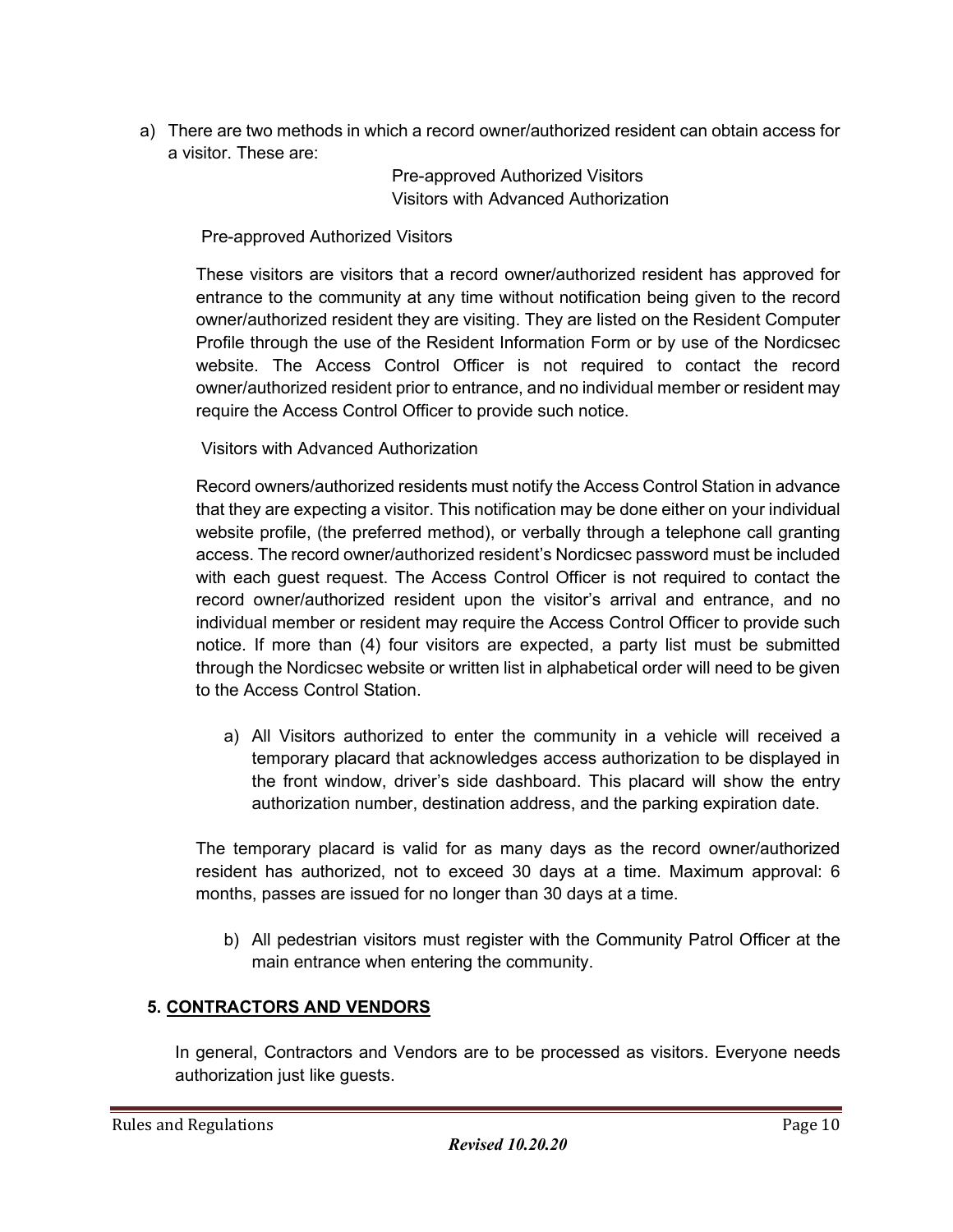Only bona fide workers are allowed on the property. Spouses may drive workers to the site and pick them up, but must not remain on the property unless they are actual employees. This shall apply to their children also.

General contractors, subcontractors, worker, and/or service personnel are not permitted to bring in dogs or pets of any kind, and the Main Entrance shall turn away the vehicles if there are pets in the vehicle.

The permitted work hours and days are to include owner builders. Permitted work hours are as follow:

MONDAY - FRIDAY 7:00 a.m. to 5:00 p.m. (must be out of the community by 5:30 p.m.)

SATURDAY 8:00 a.m. to 3:30 p.m. (must be out of the community by 4:00 p.m.)

No construction activity or any work shall take place on Sunday, legal holidays, or during unapproved work hours other than emergency repairs.

## **If you are having any type of construction work done, please refer to the Architectural Procedure Manual for complete rules for Contractor access.**

During stop notices all contractors will not be allowed access.

## **6. PROCESS SERVERS / PRIVATE INVESTIGATORS**

Process servers and government employees shall be admitted in accordance with California Code of Civil Procedure Section 415.21. (a) Notwithstanding any other law, any person shall be granted access to a gated community for a reasonable period of time for the sole purpose of performing lawful service of process or service of subpoena, upon identifying to the guard the person or persons to be served, and upon displaying a current driver's license or other identification, and one of the following:

- a) A badge or other confirmation that the individual is acting in his or her capacity as a representative of a county sheriff or marshal.
- b) Evidence of current registration as a process server pursuant to Chapter 16 (commencing with Section 22350) of Division 8 of the Business and Professions Code or of licensure as a private investigator pursuant to Chapter 11.3 (commencing with Section 7512) of Division 3 of the Business and Professions Code.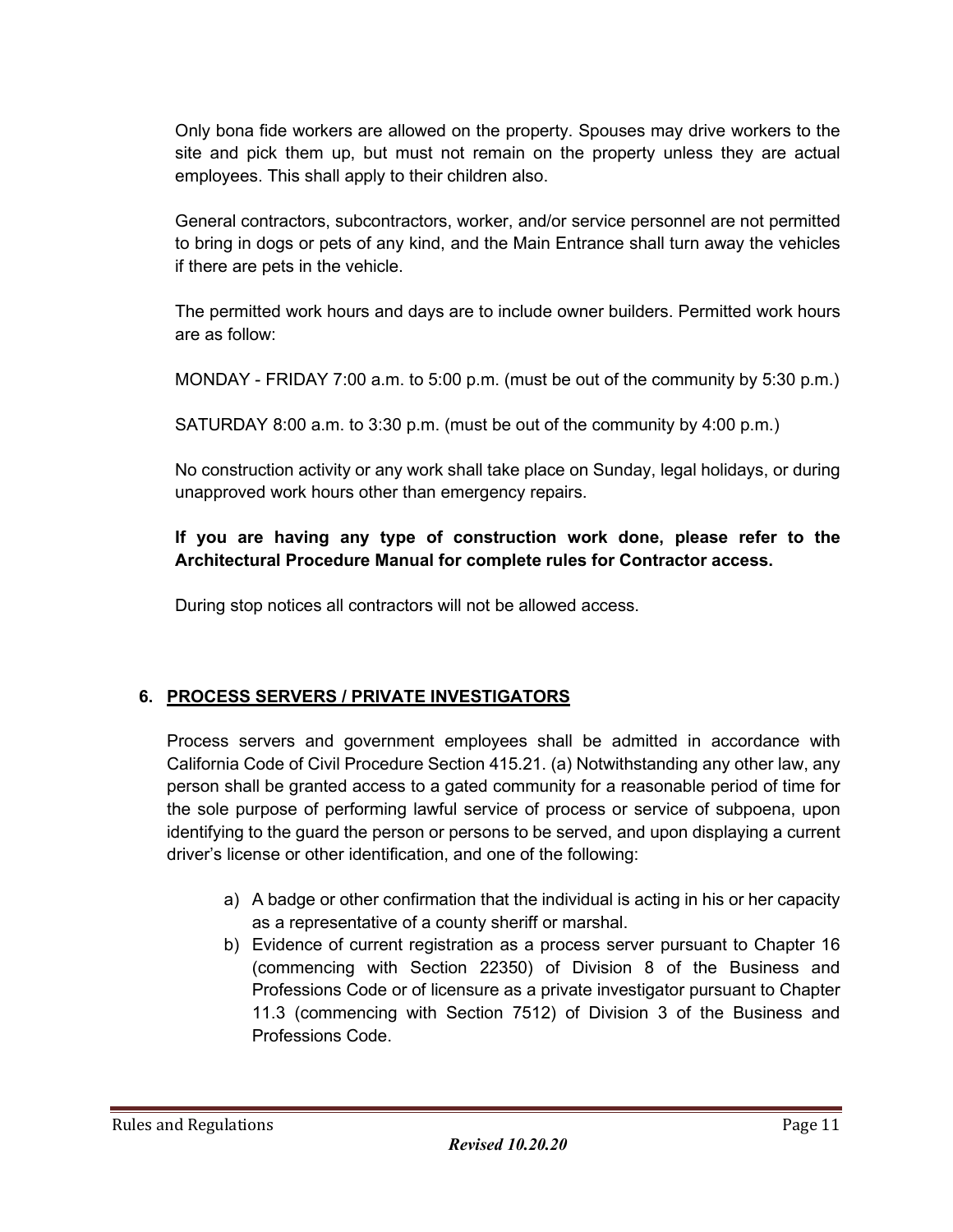## **7. GOVERMENT AGENCIES AND SERVICE COMPANIES**

a) *The following entities have* been accorded permanent authorization for entrance to Bear Creek. Visitor Placards are not required if the vehicle is properly identified.

The entities are listed as follows:

 Southern California Edison and Gas Company Verizon Package Delivery Services (Fed Ex, Ups, Etc.) Waste Management L.A. Times Delivery, Press Enterprise Delivery, Californian Delivery Murrieta Police City and County Building Inspectors

## **8. EMERGENCY VEHICLES**

- a) All emergency vehicles will be admitted to the community without hesitation and without logging in and out. These are:
	- 1. Police
	- 2. Fire
	- 3. Ambulance and Paramedics
	- 4. Any other emergency vehicles with flashing lights and/or a siren

## **9. EMERGENCY CONTROL ENFORCEMENT POLICY**

Any person(s) who damage, alter, steal, destroy, or in any way tamper with the access control equipment owned and operated by the Association, shall be subject to a fine of up to \$1,000.00 (one thousand dollars) for each offense, in addition to the costs for repair and replacement of such equipment plus all civil and criminal penalties imposed. Access Control equipment includes but is not limited to: gates, gate operating equipment, spike strips, barrier arms, cameras, audio and video equipment, computers and computer programs and software, lighting equipment, telephones and related equipment, radio, instructional manuals, cables, wires, locks, keys, signs, and all other related equipment. Alleged violator(s) are entitled to a hearing according to the same procedures in place for other rule violations.

#### **10. REAL ESTATE AGENTS AND OPEN HOUSES**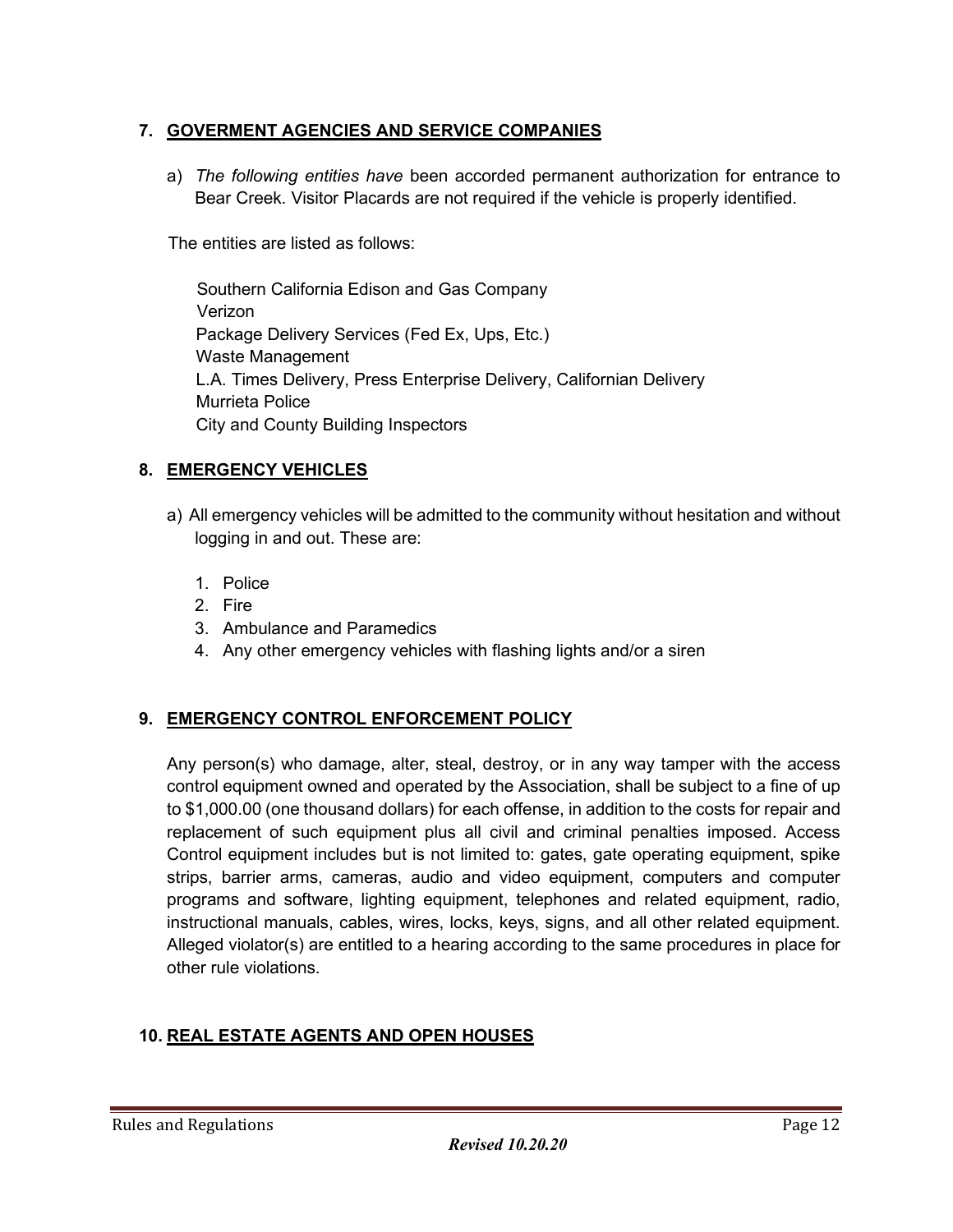ONE open house sign in front of the property. No advertising on HOA or Golf Course property.

Association will furnish the main gate, on Saturdays and Sundays, a map showing the location of all REGISTERED open houses for each day. The front of the map will have the location of each registered open house, circled and numbered. The back of the map will have a number that will correspond to a number on the front of the map, the address, Real Estate Company, agent's name, and listing price concerning each house shown on the front of the map.

Open House hours are limited to Saturdays and Sundays only "No Holidays" 11:00 to 5:00 p.m.

To register your open house on the map, you will be required to notify the Master Association's office no later than Wednesday to allow the office to prepare the map for the guards at the gate. If a request is not made in time, the agent/homeowner is still permitted to have an open house without being on the map, but the agent/homeowner will only be allowed ONE sign in FRONT of the property.

The Board also requests your voluntary assistance in NOT posting any signs on Clinton Keith Road because a multitude of signs detracts from the high standards of Bear Creek. One generic open house sign will be posted at the entrance of the Bear Creek Community.

## **PETS**

**CC&Rs, Article III, Section 6. Animal Restrictions.** No insects, reptiles, poultry, or animals of any kind shall be raised, bred or kept on any lot or the Common area, except usual and ordinary dogs, cats, fish, birds, and other household pets (excluding, without limitation, equine, bovine, sheep, swine, goats and other such animals) may be kept on lots, but not on the Common Area, provided that they are not kept, bred or maintained for commercial purposes or in unreasonable quantities, nor in violation of the rules and regulations adopted by the Master Association. As used in the Master Declaration, "unreasonable quantities" shall ordinarily mean more than two (2) pets per household, provided, however, that the Master Association (or the Architectural Committee or such other Person or entity as the Master Association may from time to time designate) may determine that a reasonable number in any instance may be more or less. The Master Association, acting through the Board of Directors, shall have the right to prohibit maintenance of any animal, which constitutes, in the opinion of the Board, a nuisance to any other Owner. Animals belonging to Owners, occupants or their licensees, tenants, and invitees within the Properties must be at all-time either kept within an enclosure, an enclosed yard or on a leash being held by a person capable of controlling the animals. Furthermore, any Owner shall be absolutely liable to each and all remaining Owners, their families, guests, tenants, and invitees, for any unreasonable noise or damage to person or property caused by any animals brought or kept upon the Properties by an Owner or by members of his family, his tenants or his guests; and it shall be the absolute duty and responsibility of each such Owner to clean up after such animals which have used any portion of the Common Area or any portion of a home owner's lot. In addition to the CC&Rs, the Board has adopted the following Rules and Regulations pertaining to Pets: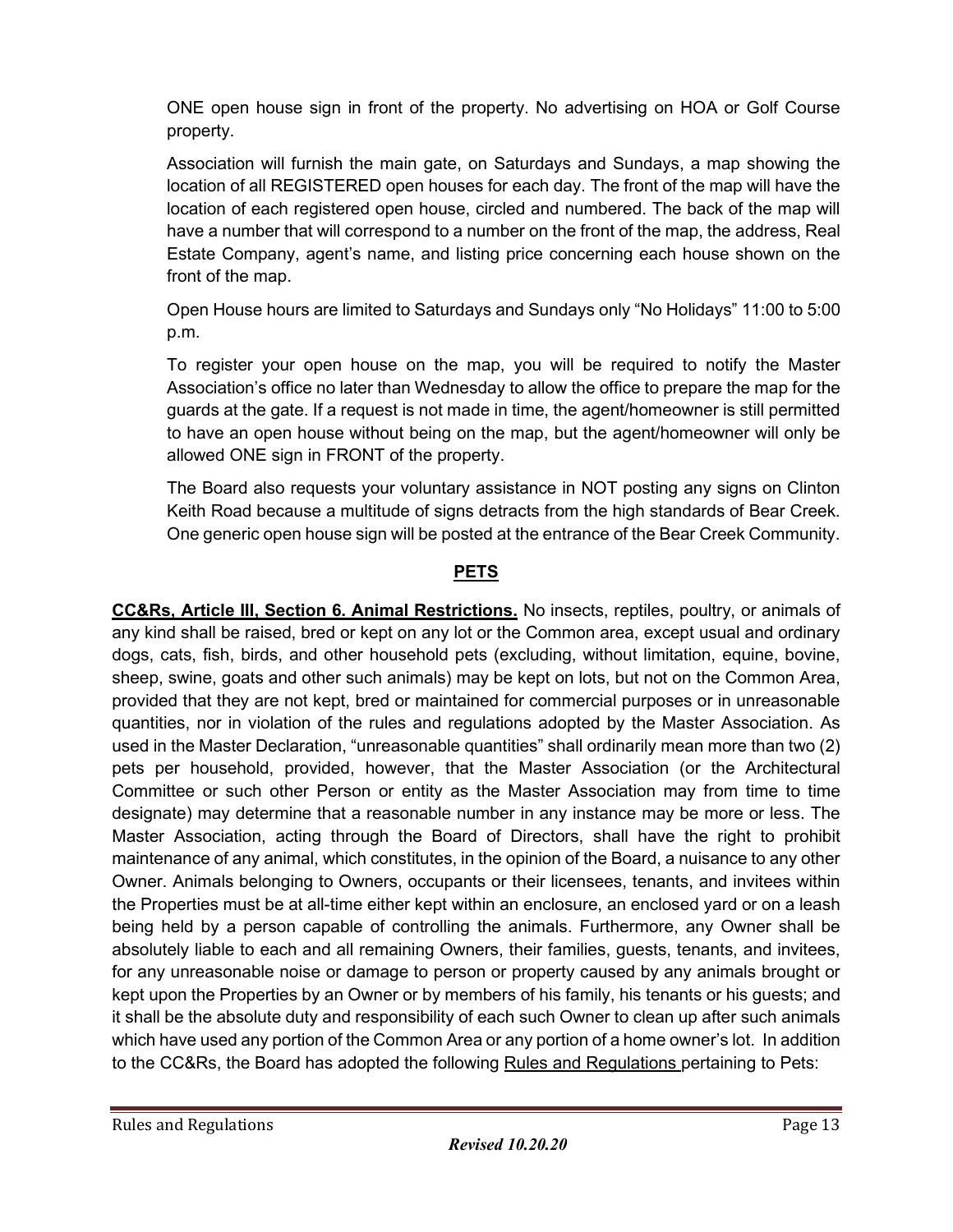**1. Pets**

- a) A maximum of two (2) pets per household may be kept. In addition, all County and City ordinances pertaining to pets apply.
- b) Feeding or otherwise attracting pigeons or other wildlife that foul the premises is prohibited.
- c) All pets must be kept on a leash when in public streets or common area, or confined within the owner's lot.
- d) All animals are the responsibility of the owner. The owner is responsible for the IMMEDIATE cleanup of the animal waste, including but not limited to the streets.
- e) In order to prevent brown spots on the lawns, dog owners are encouraged to have their pet urinate in the ground cover or shrubbery areas.
- f) Residents are advised to take NO action to encourage, attract, or add to the proliferation of wild animals, excluding bird feeders. Should wild animals be sighted, Community Patrol and Animal Control should be notified.

## **ARCHITECTURAL**

Each homeowner should be aware of the provisions of Article X of the CC&Rs when contemplating any changes to their property, as well as, the Architectural Procedure Manual revised in **2013.**

**Fines and/or legal action may be levied or commenced if Architectural approval is not secured prior to any, even minor, work commencement as stipulated in the Covenants, Conditions, & Restrictions.**

**CC&Rs, Article III, Section 4. Signs.** No sign, poster, display, billboard, or other advertising device of any kind shall be displayed to the public view on any portion of the Properties or any lot, without the prior written consent of the Architectural Committee, except one (1) sign for each dwelling unit, of not more than six (6) square feet, plain block letters, advertising the dwelling unit for sale or rent. All signs or billboards and the conditions promulgated for the regulation thereof shall conform to the requirements of all applicable governmental ordinances.

**CC&Rs, Article III, Section 7. Trash.** No rubbish, trash, or garbage, or other waste material shall be kept or permitted upon any lot or Common Area, except in sanitary containers located in appropriate areas screened and concealed from view, and no odor shall be permitted to arise therefrom so as to render the Properties, or any portion thereof, unsanitary, unsightly, offensive, or detrimental to any other property in the vicinity thereof or to its occupants. Such containers shall be exposed to the view of neighboring lots only when set out for a reasonable period of time (placed out at the curb after 5:00 p.m. on Sunday and removed by 11:59 p.m. Monday night). There shall be no exterior fires whatsoever except barbecue fires contained with receptacle therefore and fire pits in the enclosed yards designated in such a manner that they do not create a fire hazard. No clothing or household fabrics shall be hung, dried, or aired in such a way in the Properties as to be visible to other property, and no lumber, grass, shrub or tree clippings, or plant waste, metals, bulk material or scrap, or refuse, or trash shall be kept, stored or allowed to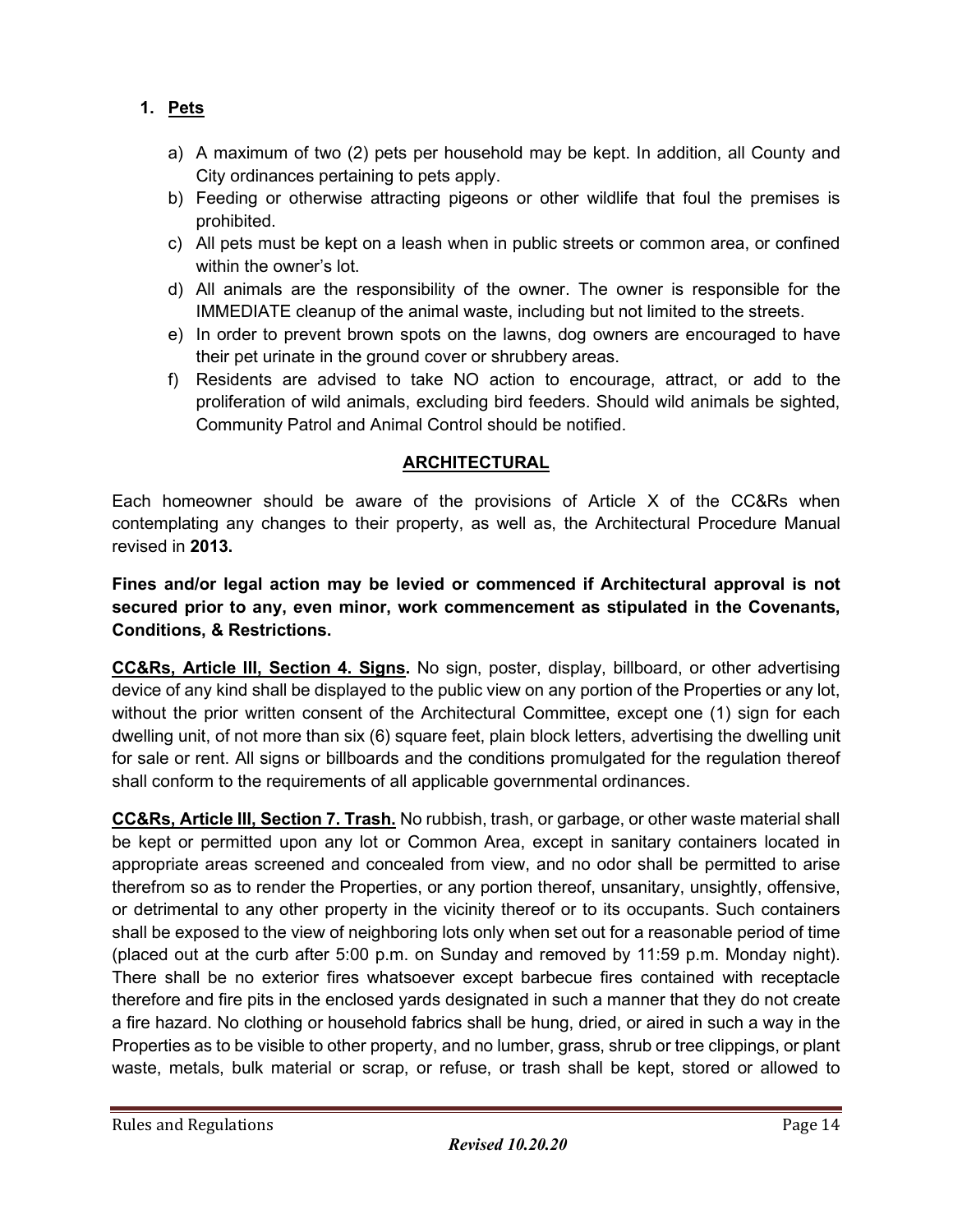accumulate on any portion of the Properties except within an enclosed structure or appropriately screened from view.

**CC&Rs, Article III, Section 8. Temporary Buildings.** No outbuilding, basement, tent, shack, shed, or other temporary building or improvement of any kind shall be placed upon any portion of the Properties either temporarily or permanently; no garage, trailer, camper, motor home, or recreational vehicle shall be used as a residence in the Properties, either temporarily or permanently.

**CC&Rs, Article III, Section 9. Common Area Facilities.** Nothing shall be altered or constructed in or removed from the Common Area except upon the written consent of the Architectural Committee, subject to the provisions of this Master Declaration limiting **construction** portions of the Common Area.

**CC&Rs, Article III, Section 10, Outside Installations.** No radio station or short-wave operators of any kind shall operate from any lot or dwelling unit unless approved by the Board of Directors. No exterior radio antenna, C.C. antenna, television, or wall shall be erected, altered, or maintained on any lot in the Properties, except with the prior written approval of the Architectural Committee. All interior walls or fences initially constructed by Declarant shall be permanently maintained by the Owners of the lots on which they are located. Any alterations or modifications of the walls or fences not addressed herein shall be subject to the prior written approval of the Architectural Committee. No decorative exterior wall constructed by Declarant shall be removed or modified in any manner without the prior written approval of the Architectural Committee.

**CC&Rs, Article III, Section 11. Insurance Rates.** Nothing shall be done or kept in the Properties, which will increase the rate of insurance on any property insured by the Master Association without the approval of the Board. Nor shall anything be done or kept in the Properties which would result in the cancellation of insurance on any property insured by the Master Association or which would be in violation of any law.

**CC&Rs, Article III, Section 13. Drainage.** There shall be no interference with the established drainage pattern over any lot within the Properties or adjacent properties, unless an adequate alternative provision is made for proper drainage and is first approved in writing by the Architectural Committee. For the purposes hereof, "established" drainage is defined as the drainage which exists at the time that such lot is conveyed to a purchaser from Declarant, or that which is shown on any plans approved by the Architectural Committee, which may include drainage from the Common Area over any lot or lots in the Properties.

In addition to the CC&Rs. The Board has adopted an Architectural Procedure Manual and the following Rules and Regulations pertaining to Architectural issues:

## **1. Modifications**

a) Any and all the plans for alteration or modification to the existing structure or landscape must be submitted for review and approval of the Architectural Committee. Details of the application process and application forms are available from the onsite management office in the booklet "Architectural Procedure Manual".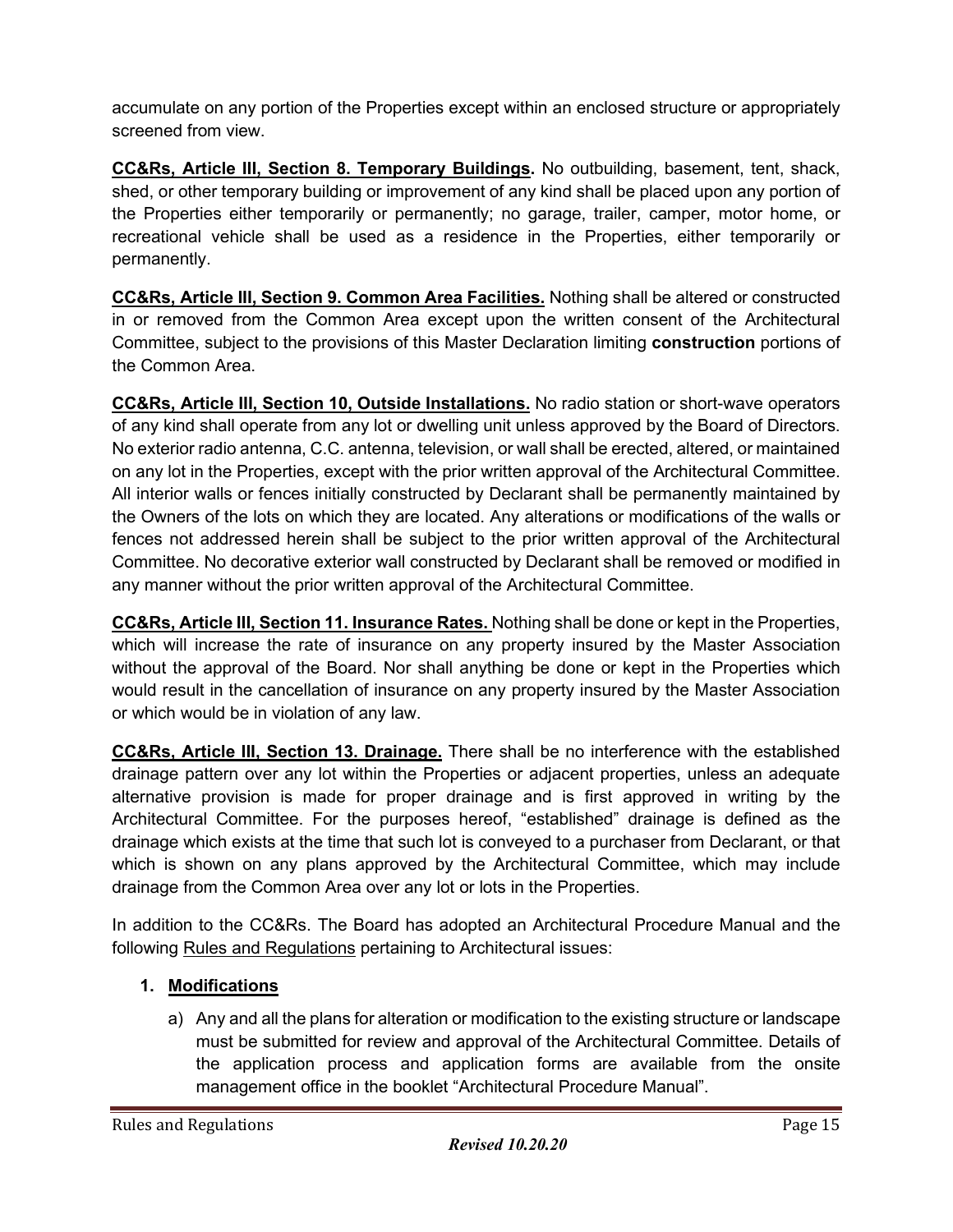b) Removal or alteration of Common Area, or any improvements thereon, is prohibited. A fine and/or retail replacement value, plus labor, will be imposed on any homeowner removing or changing Common Area or any improvements thereon.

## **2. Home and/or Lot Maintenance**

Each Owner shall maintain in good condition and repair at his cost and expense, the exterior of his Residence, including, without limitation, roofs, doors, windows, gutters, downspouts, exterior building surfaces, wall, fences and gate, sidewalks, paving, lighting, and all other exterior improvements.

All vegetation is to be maintained in a vigorous growth, trimmed, and weed-free condition. Homeowners are responsible for removing debris from their property on a routine basis. Vacant lots must be maintained free of trash and debris, vegetation other than trees or approved shrubs must be kept under 8" in height. The HOA will apply necessary correction at the homeowner expense.

## **3. Outside Installations**

- a) All exterior antennae, excluding satellite dishes**,** require prior application to and approval by the Architectural Committee. Satellite dishes may be installed and then an application submitted within (30) days of installation. Sub-associations will be required to identify the most receptive location available for the purposes of their Subassociation.
- b) Clotheslines and external wiring are not permitted.
- c) Holiday Decorations Christmas, Hanukah and Kwanza Holiday decorations must not be installed sooner than two weeks prior to Thanksgiving and must not be illuminated until Thanksgiving Day. Holiday decorations must be removed within the three weeks after the respective holiday.
- d) Solar Panels: Solar panels will be reviewed on a case-by-case basis. Solar panels should be mounted as close as practicable on the roof. The panels should, to the extent practicable, not be visible from the street or the front of the house. See Solar Panel Guidelines with the application. Solar panels shall not be installed on common area excluding Sub-associations. Sub-associations will be required to identify the most receptive location available for the purposes of their Sub-association. Homeowners are required to maintain, replace and repair solar panels such that they are in good repair at all times. Prior approval of the Sub-Associations location for installation is required.

#### **4. Recreation and Sport Equipment Rule**

1. Recreation and spot equipment use should not unreasonably interfere with other residents' "quiet use and enjoyment" of their home and/or property.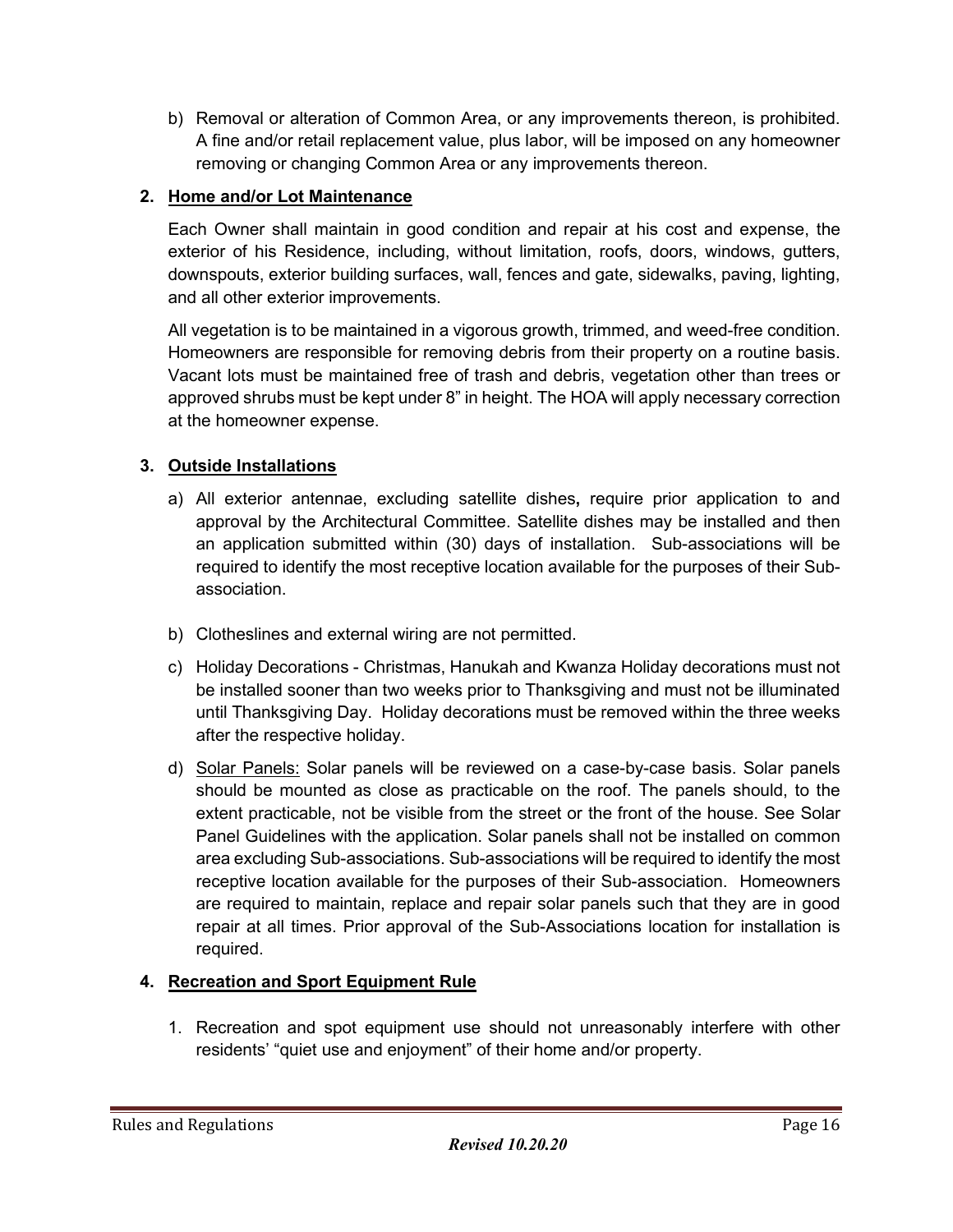2. No recreational equipment and/or sports equipment, including, but not limited to, trampolines, play equipment, play structures, swing sets, permanent basketball backboards and permanent tetherball equipment may be installed or erected unless an architectural application and plans have been submitted to and approved in writing by the Architectural Committee prior to installation. Such recreational equipment and/or sports equipment, including, but not limited to, poles, support brackets, and roofs shall be black, similar in color to the residence, or in a color specifically approved in writing by the Architectural Committee.

Owners who installed such recreational equipment and/or sports equipment without the express written Architectural approval prior to June 1, 2006, must either remove the recreational equipment and/or sport equipment within six months from the date of the adoption of the rule or must seek and receive approval in writing from the Architectural Committee for the placement and color of the equipment, whether the placement and color be the current installed location and color or a location and color of which the owner proposes to paint and/or move the equipment.

The Architectural Committee shall only approve installation of such equipment if it determines, in the exercise of its discretion, that the equipment, as installed (1) is not likely to create an unreasonable interference with the quiet enjoyment of other residents, and (2) will not have a substantial adverse visual impact on surrounding properties and common area. The Architectural Committee shall have the authority to impose conditions on any equipment installation approved in order to reduce the potential adverse impact of the proposed installation.

The Association reserves the right to require such recreational equipment and/or sports equipment be removed or relocated if, after being installed in an approved location, such recreational equipment and/or sports equipment becomes so visible or use of the equipment becomes so audible that it has an adverse impact where it wasn't/didn't when it was initially installed (for example, if the equipment was screened by foliage when it was first installed but the foliage is later removed) or if the recreational equipment is not properly maintained.

- 3. Portable basketball backboards and portable tetherball equipment are permitted to be used on the resident's premises. Portable basketball backboards and tetherball equipment are not permitted on any streets, curbs or other Association or Golf Course owned or maintained property, at any time of the day or night. All portable basketball backboard and tetherball equipment must be put away when not in use in a screened and concealed area (e.g., in garage, in an area screened by the side or rear of home, etc.).
- 4. All recreation and spo**r**t equipment must be maintained in good condition.
- 5. Violations of this rule:
	- a. 1<sup>st</sup> violation Warning given to submit for architectural approval and fix problem.
	- b.  $2<sup>nd</sup>$  violation \$100.00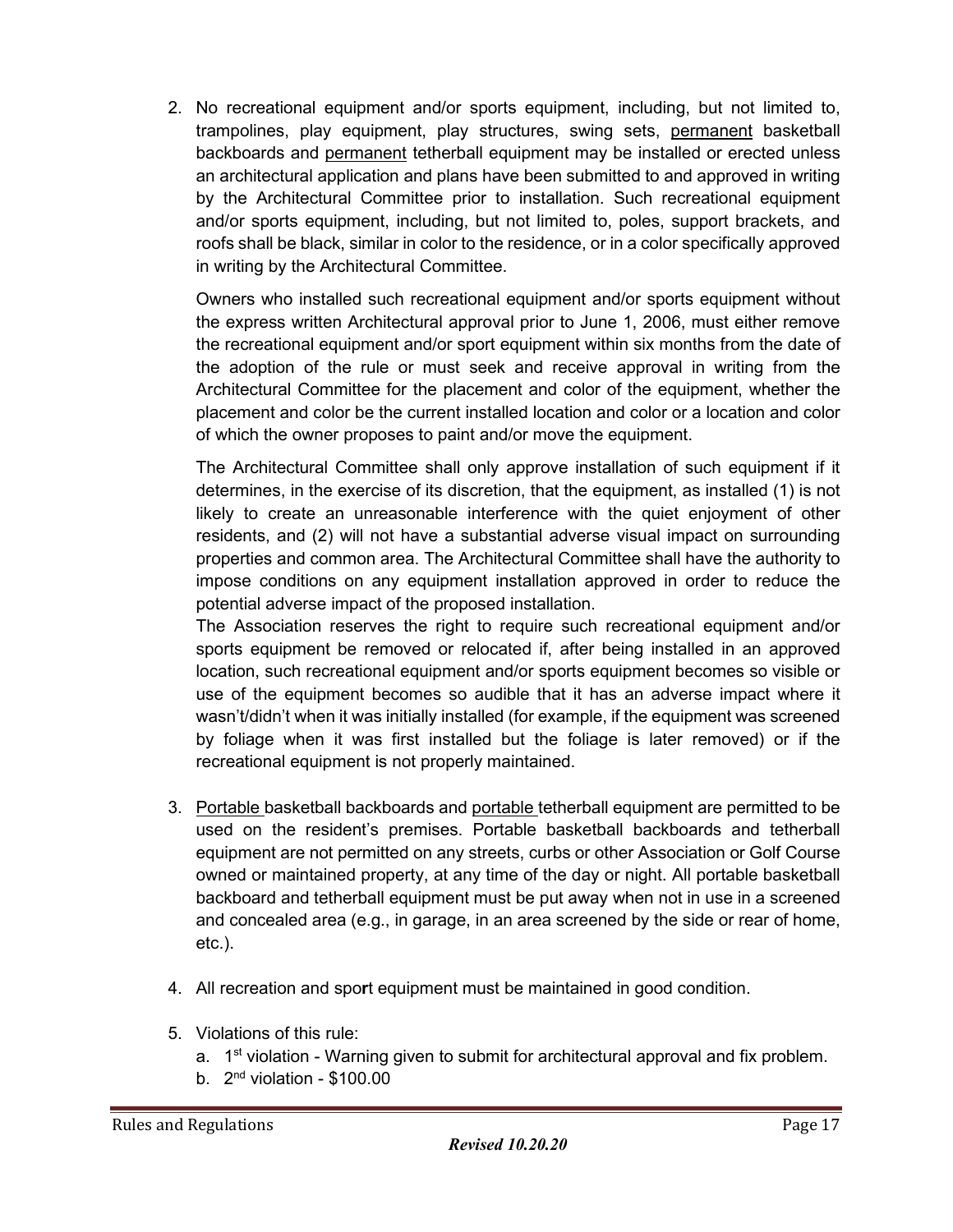- c. 3rd violation \$200.00
- d.  $4<sup>th</sup>$  violation \$400.00

The Association reserves the right to take other or further enforcement action(s) as the Board may determine appropriate, including, but not limited to, legal action.

#### **5. Trees & bushes**

Trees and bushes must be trimmed and well maintained.

#### **6. Window Covers**

No paper, sheets, cardboard, or aluminum foil may be used as a window covering.

#### **7. Real Estate Signs**

The Board of Directors may enact, from time to time, policies designated to facilitate property sales while maintaining the quality of life in Bear Creek. Owners who are considering selling their homes should check with the onsite office for any current policies.

The Board of Directors wishes to discourage the use of "For Sale" signs, as they are intrusive in a community such as ours. There has been a voluntary cooperative effort to reduce the visual clutter caused by a proliferation of these signs.

If an owner insists on installing a "For Sale" sign, the following rules must be observed by all owners and their agents:

- a) Size shall not be more than  $(6)$  square feet  $(2' \times 3')$ .
- b) Color must be forest green background, tan trim, with white lettering, font to be "Garamond SW-Bold".
- c) Price may not be mentioned on "For Sale" signs, allowed verbiage is as follows.

## AVAILABLE REALTY COMPANY NAME or BY OWNER 677-0000

- d) Installation shall be on a 4 X 4 brown post as common on all lot signs. Height of signs shall not exceed 42" from the ground and shall be placed within 10 feet of the curb.
- e) No signs shall be installed on golf course exposure of any property. Install only on street side. Vacant lots as well.
- f) Flags, riders, or directional signs shall NOT be allowed.
- g) "Open House" signs shall be allowed during **o**pen house hours and be immediately removed each day at the end of the open house. One sign per property and NO SIGNS on any common areas.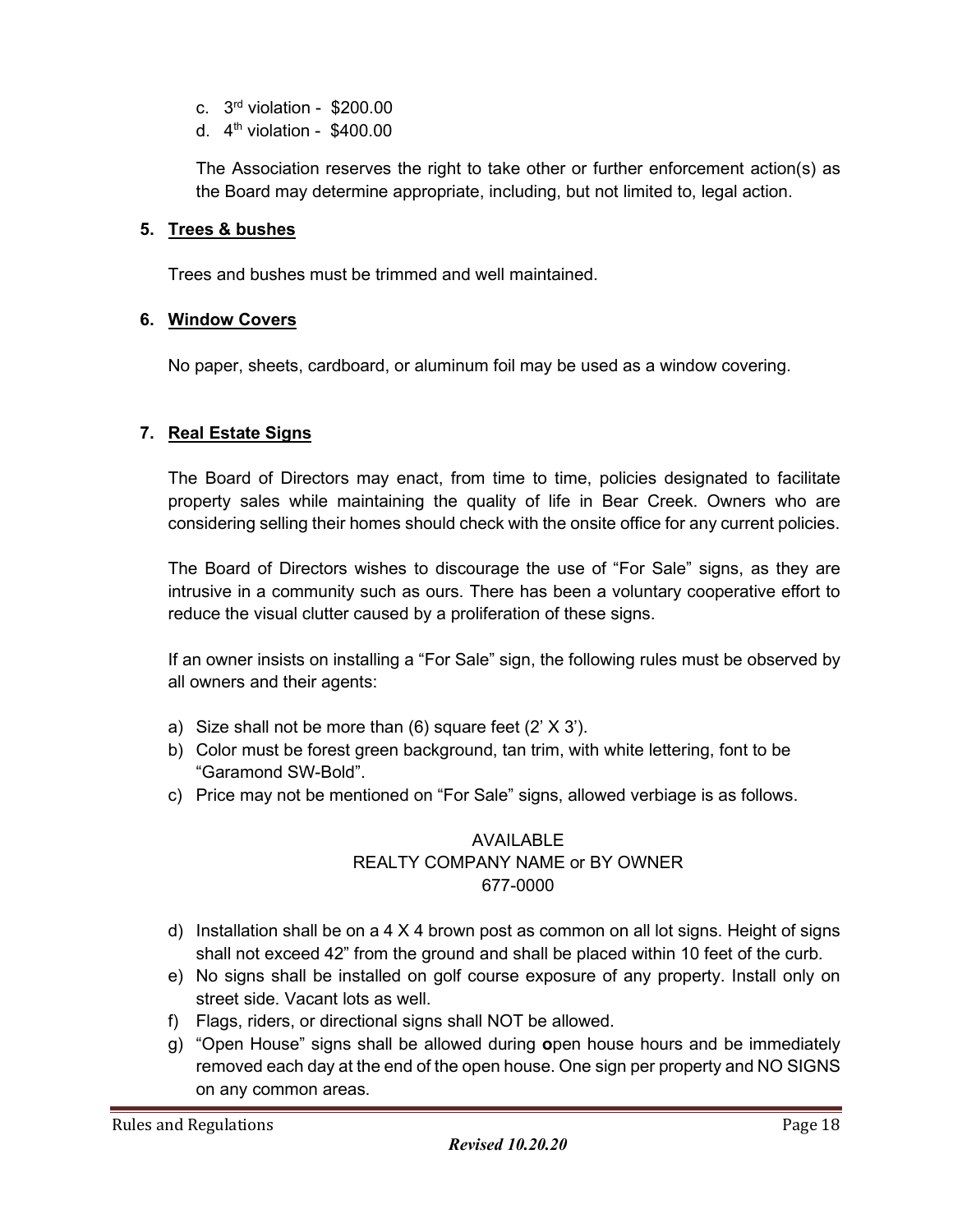h) If any dispute regarding placement of signs should arise, the decisions of the Architectural Committee may be appealed in writing to the Board.

## **8. Signs and Posters**

Except for the signs and posters permitted below, no sign or poster may be displayed on any lot without approval of the Committee or on any common area.

- 1. Non-Commercial signs and posters: (1) no longer than nine (9) square feet; (2) constructed of acceptable materials; and (3) that conform with City, State and Federal law may be posted or displayed from the yard, window, door, balcony, or outside wall of the individual homes. Acceptable materials are paper, cardboard, cloth, plastic or fabric. Unacceptable materials are lights, roofing, siding, paving materials, flora or balloons, or any other similar building, landscaping, or decorative component, or include the painting of architectural surfaces. For purposes of signs and posters permitted by this paragraph, the method by which the sign or poster is posted or displayed must be included within the nine (9) square feet size limit, otherwise, the method by which the sign or poster is displayed must be approved by the Architectural Committee.
- 2. A professionally prepared sign that complies with the City's requirement may be posted in a yard advertising a home as for sale or lease.

## **9. Flags and Banners**

Except for the flags and banners permitted below, no flag or banner may be displayed on any lot without the approval of the Association's Architectural Committee or on any common area.

- 1. Non-Commercial flags and banners: (1) no larger than fifteen (15) square feet; (2) constructed of acceptable materials; and (3) that conform with City, State and Federal law may be posted or displayed from the yard, window, door, and balcony or outside wall of the individual homes. Acceptable materials are paper, cardboard, cloth, plastic or fabric. Unacceptable materials are lights, roofing, siding, paving materials, flora, or balloons, or any other similar building, landscaping, or decorative component, or include the painting of architectural surfaces. For purposes of flags and banners permitted by this paragraph, the method by which the flag or banner is posted or displayed must be included within fifteen (15) square feet size limit, otherwise, the method by which the flag or banner is displayed must be approved by the Architectural Committee.
- 2. A resident may **display** a flag of the United States made of fabric, cloth or paper displayed from a staff or pole or in a window.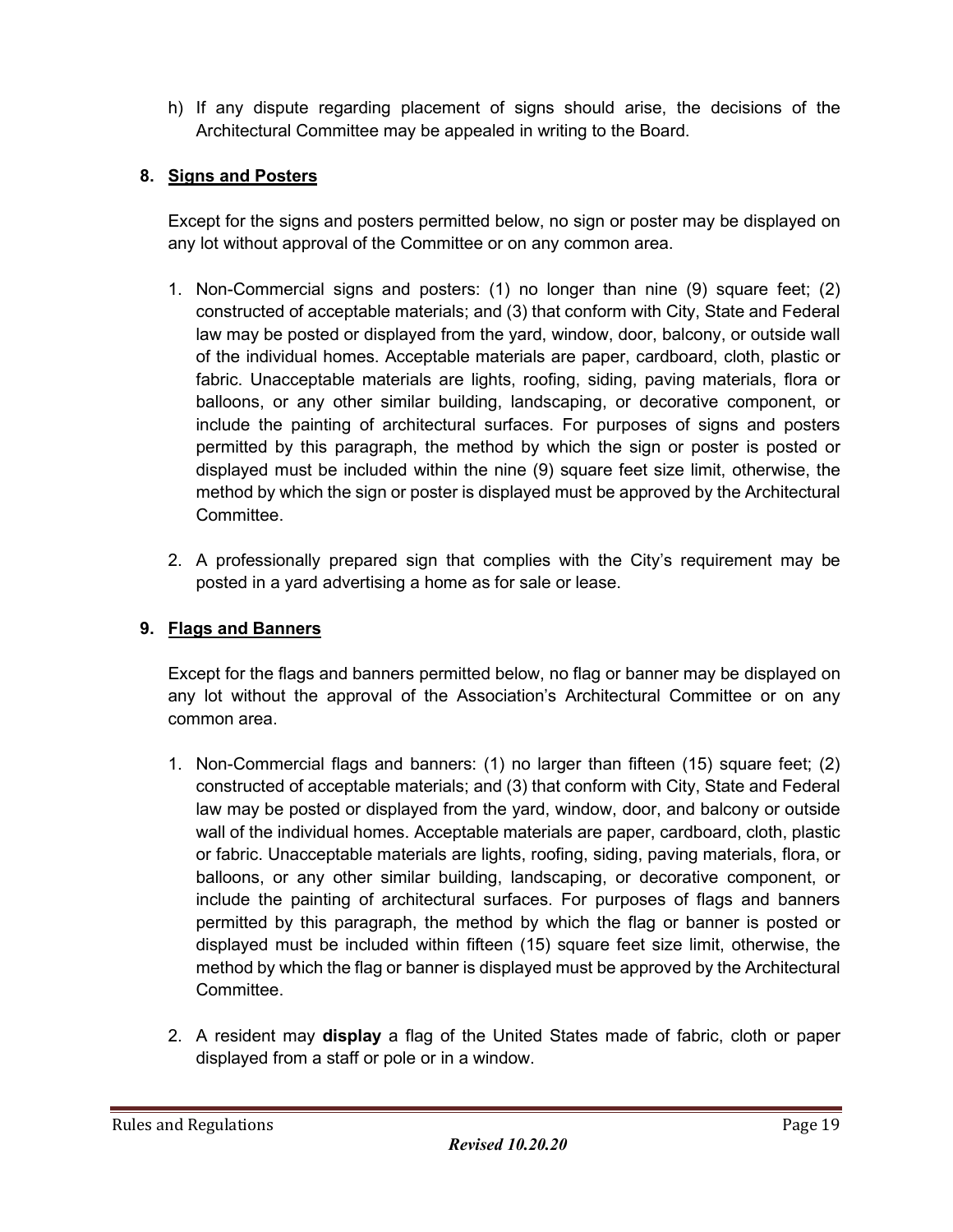## **COMMON AREA**

Common Area is the land and/or improvements designated for common use and enjoyment of all residents. All residents should be aware of Article VI, "Duties and Powers of the Association". The BCMA has duties and powers to manage, maintain, and operate all of the Common Area and all facilities thereon.

## **I. DAMAGE**

The homeowner is responsible for any damage to the Common Area caused by that homeowner, or that homeowner's family, tenants, guest or invitees. An assessment may be levied against the homeowner should Common Area not be restored to its original condition, after due process.

## **II. RESIDENTS & GUESTS**

The Bylaws states: "Every person or entity who is an owner of a Lot shall be a member of the BCMA as provided in the Declaration. Membership shall be appurtenant to and may not be separated from ownership of any Lot which gives rise to such membership in the association. Ownership of such Lot or interest therein shall be the sole qualification of membership. The provisions of these Bylaws which are binding upon all members shall also be subject to the terms and provisions of the Declaration, the Articles and BCMA rules."

- 1. The resident spouse or co-habitant will be treated as a resident with use privileges.
- 2. Leaseholders are afforded the same assigned privileges of their landlord (owner) and it will be the responsibility of the property owner to properly notify the management office that they have leased or rented their property. Tenants are required to register with the management office. Privileges are extended to the occupant (and their guests) of the property only.
- 3. Residents are responsible for the conduct of their tenants, guests, and family members at the Community Center at all times and will be liable for any violations or fines that may be imposed.
- 4. Residents may invite guests to the Community Center but must accompany their guests at all times. For number of guests allowed see guest limit under each facility section. If it is determined that a resident has abused the guest privileges by allowing improper use of the facilities then a citation and subsequent fines may be imposed, as well as suspending the rights to use the recreational facilities.
- 5. The privileges of visitors and guests who continue to violate these rules may be subject to increasing levels of fines or have their privileges revoked at the discretion of the Board.
- 6. The Association's management and Access Control officers have been instructed in the rules of the Community Center and they represent the BCMA at the facility. Complaints concerning conflicts between Members, management and/or Access Control officers shall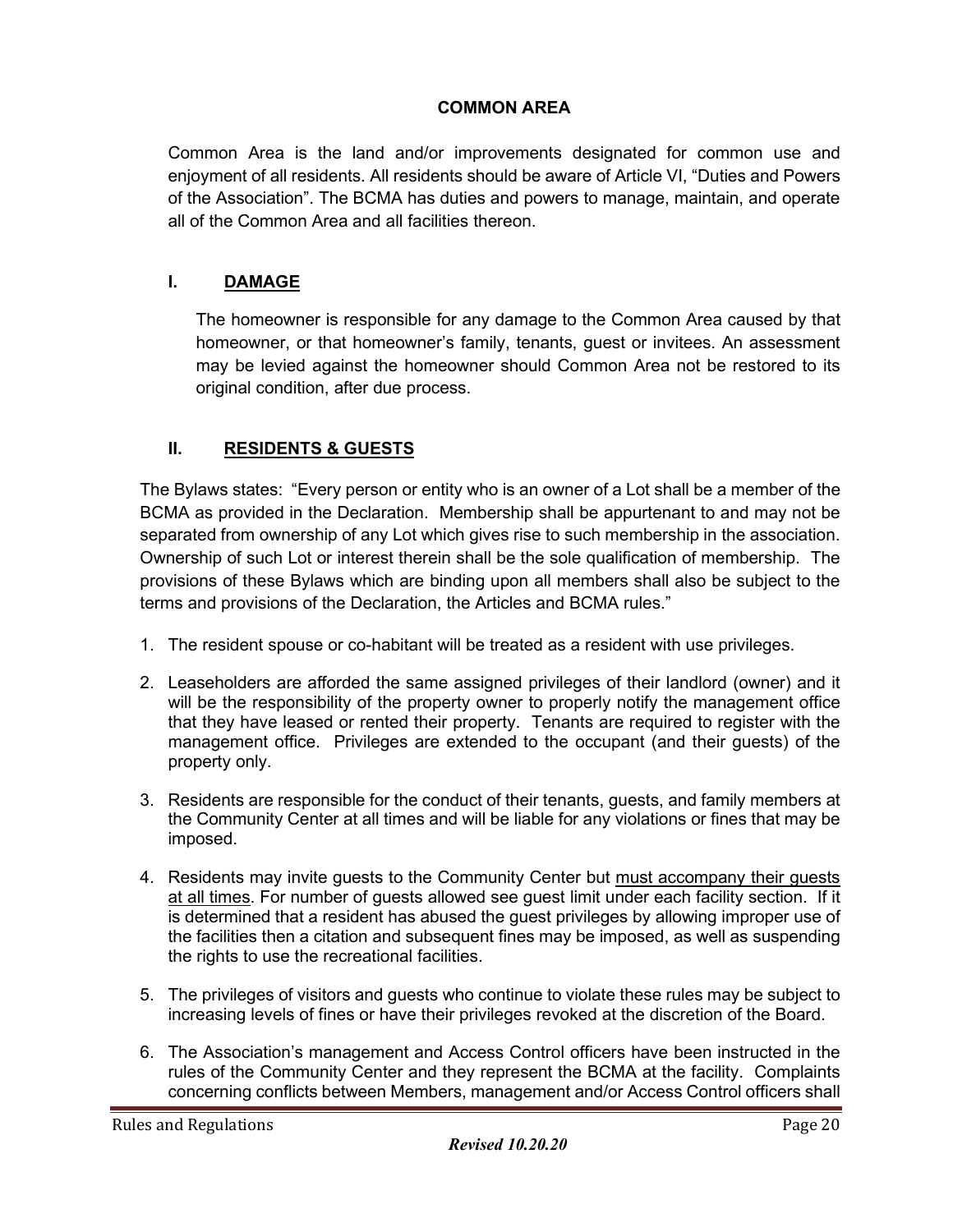be submitted in writing to the Board and signed by the complainant. If a complaint is from a guest, the Member must also sign the complaint. No oral complaints will be acted upon.

- 7. The Access Control Officers have been authorized to randomly check and verify validity of all residents using BCMA Facilities; failure to cooperate in providing information WILL constitute a violation and subject to ALL proceedings.
- 8. Children under the age of (14) fourteen are not permitted in the Community Center unless escorted and supervised by an adult member **over the age of (18) eighteen**. If parents or a guardian are not with the children they will be requested to leave.
- 9. Bicycles or similar devices are not permitted on the grounds of the Community Center. They must be parked in the parking lot's bicycle rack.
- 10. No Golf carts shall be allowed to be driven or parked within the covered areas of the Community Center except for by residents baring a Handi-cap placard. Golf carts may be driven in the open areas however shall not be parked on walkways or entryways as to block access. BCMA encourages parking of the golf cart in the parking lot while using the facilities.
- 11. Management and/or access control personnel have the authority to ask anyone to leave the Community Center for infractions of the rules or when safety is threatened. Management may also prohibit entry to anyone for up to one week for each violation or for a longer period with authorization of the Board.

#### **III. RULES FOR USE OF THE FITNESS FACILITY**

- 1. Regular operating hours for the Fitness facility will be posted at the management office and may be changed from time to time. It is the responsibility of the Member to know these hours and no person shall use the Fitness facility unless it is officially open. Anyone entering any part of the Fitness facility when the facility is closed may be issued a Notice of Alleged Violation. Violations of any Fitness rules may include fines and/or loss of facility use privileges.
- 2. Appropriate attire for the Fitness facility shall be casual workout attire, including T-shirts, gym shoes, warm-up suits, sweat pants, tights and leotards. Jeans, jean shorts and other clothing with belts, buckles, zippers or other features that may be destructive to upholstery or any of the equipment is not permitted. Shirts must be worn at all times. Appropriate athletic footwear without heals and having non-marking soles must be used. Sandals, open-toed shoes, bathing suits and bare feet are prohibited.
- 3. All refuse must be placed in the trash containers provided for this purpose. Keeping the Fitness area clean is everyone's responsibility.
- 4. Personal radios, iPod type players or other devices with earphones are permitted in the Fitness area. All devices should not disturb others using the facilities. Management approved group activities are allowed to use players or similar devices without earphones.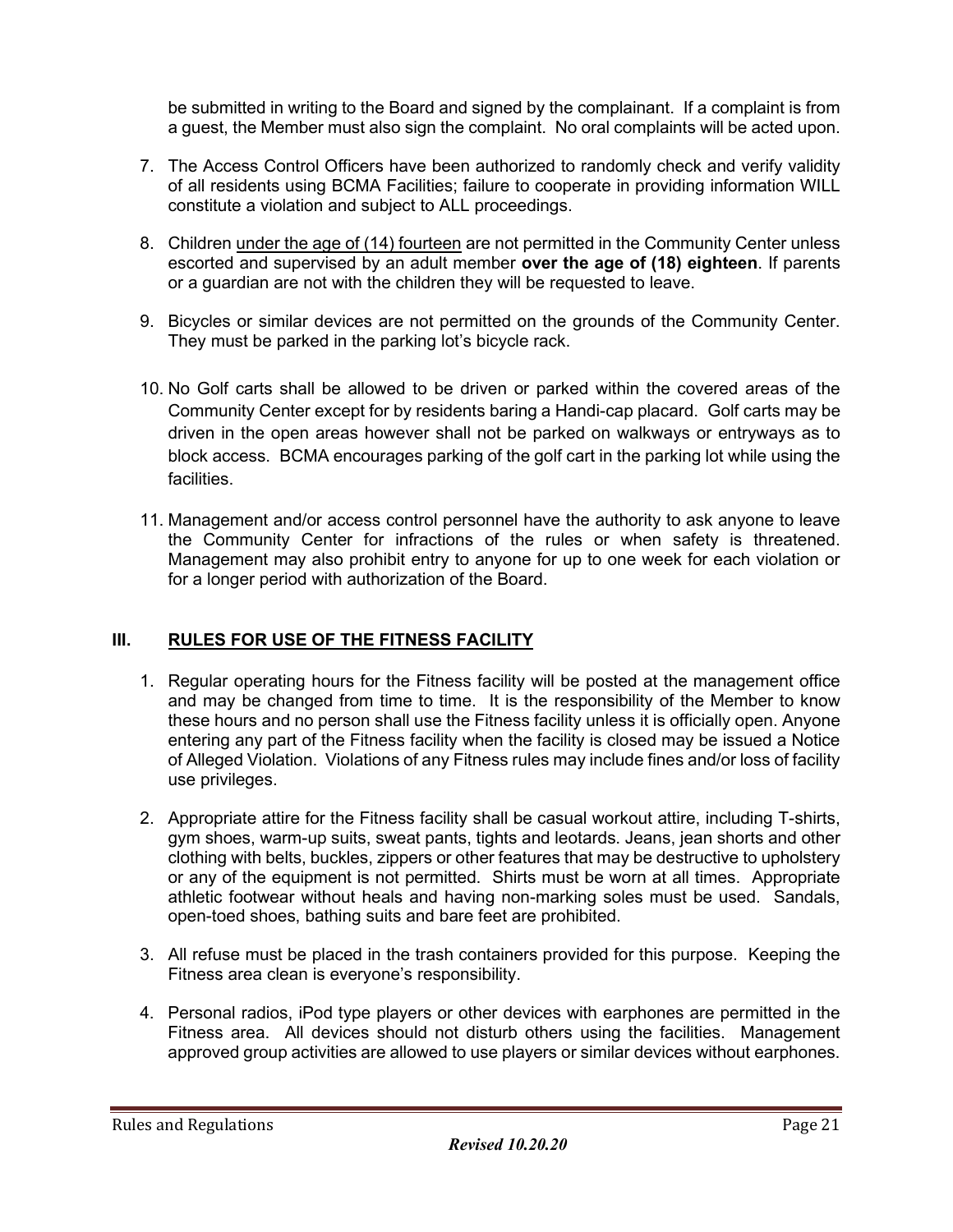- 5. Each user must provide their own clean towel and keep the towel in their possession at all times. If you are working out without a towel you will be asked to leave. For sanitary measures and as a courtesy to other members, all equipment must be wiped off after use. Spray cleaners are available if needed.
- 6. Anyone who uses any equipment should be knowledgeable with the use of that apparatus; otherwise, they should not use it.
- 7. All weights and other equipment must be returned to their proper places at the completion of use.
- 8. Individuals or groups are not permitted to dominate any area of the fitness facility and must move from station to station at a reasonable speed. Allow others to work in on weight equipment and be conscious of those waiting during peak times. During peak hours and while others are waiting, the time limit on each piece of equipment is 10 minutes and the time limit for the cardio-vascular equipment is 30 minutes.
- 9. Smoking and tobacco chewing are prohibited in the Fitness facility. Glass or breakable containers/objects are not allowed in the Fitness area.
- 10. Pets are not permitted in the Fitness facility except for animals assisting the disabled.
- 11. Persons who have open wounds and/ or infectious skin diseases will not be allowed in the Fitness facility. Sanitary habits are a responsibility of everyone, and anyone displaying improper behavior will be asked to leave.
- 12. Members and guests may not display actions that are unsportsmanlike or rude, or misuse, move or alter any portion of the Fitness facility environment or property.
- 13. No one under the age of fourteen is allowed to use the Fitness equipment, unless accompanied by an adult **(over the age of (18) eighteen)**. **The Master Association, it's Directors, officers, agents and employees assume no responsibility for any accident or injury incurred in connection with the use of the Fitness center or for any loss or damage to personal belongings)**
- 14. Residents are allowed two (2) guests per household while using the fitness facility (gym). Residents must accompany their guest at all times. Residents are responsible for violation of these rules and other association governing documents committed by their family, guests, or invitees. Guests of Owners found to be abusing this privilege may be denied access by the Board of Directors
- 15. Private and/or individual trainers must register with management and provide whatever documentation is from time to time required by Bear Creek Master Association; provided however that no private and or individual trainer shall give lessons or training of any kind to any non-resident.

#### **IV. RULES FOR USE OF THE POOL AREA**

1. The pool is unsupervised and there is **NO LIFEGUARD ON DUTY**.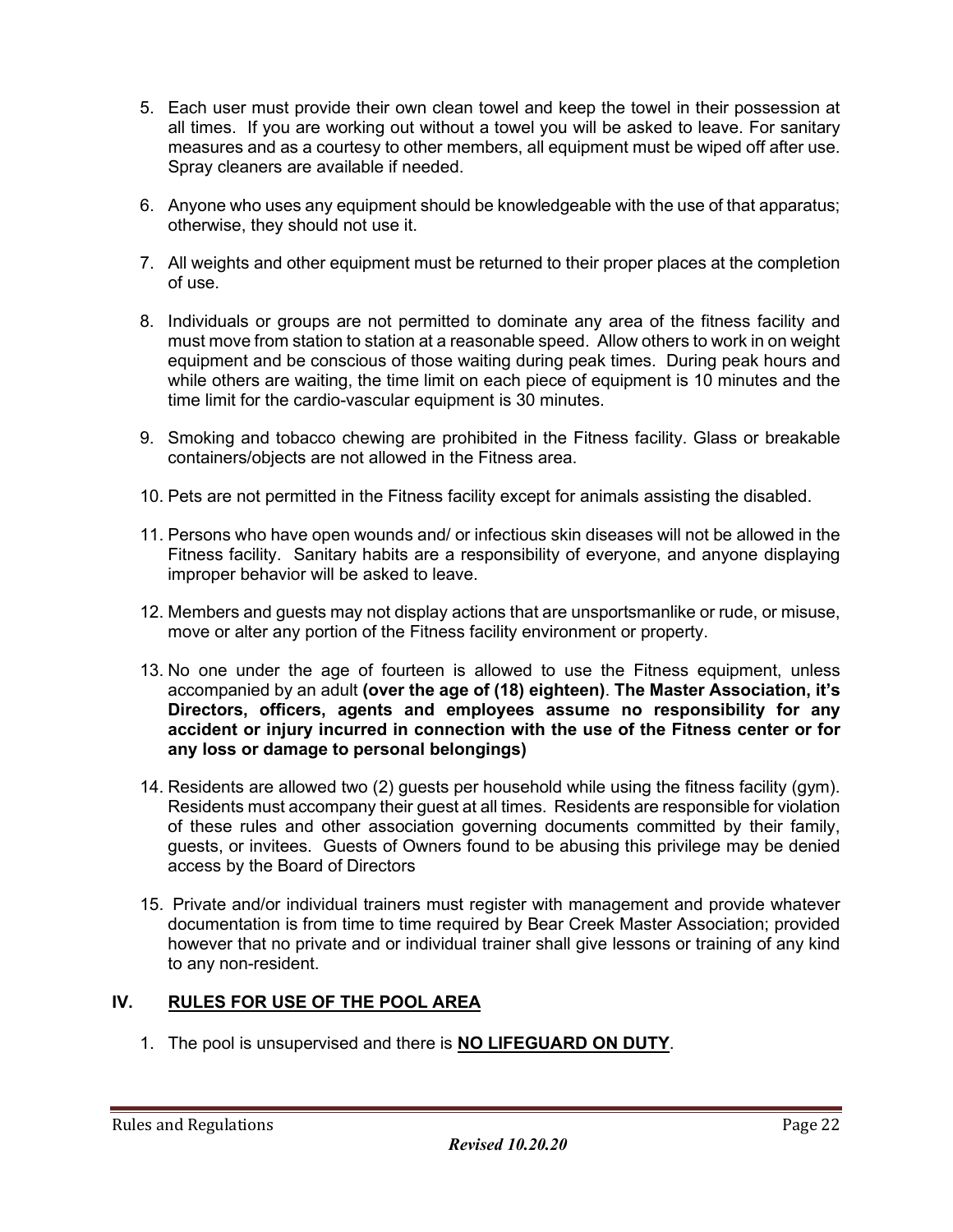- 2. Any person with health or physical problems should obtain his or her physician's permission before using any of the Swimming Pool and Spa facilities. The Master Association, its Directors, officers, agents and employees assume no responsibility for any accident or injury incurred in connection with the use of the facilities or for any loss or damage to personal property.
- 3. Safety is of primary concern to the Master Association and its Members. All persons using the Swimming Pool and Spa facilities do so at their own risk and agree to abide by the Rules for use of the facility. All persons using the facilities assume full risk of loss and responsibility for damage to their health. It is the responsibility of users to consult a physician before using any of the facilities.
- 4. Regular operating hours for the Pool area will be posted at the management office and may be changed from time to time. No person shall use the pool area unless the pool area is officially open. Unauthorized use of any part of the Pool area when the facility is closed will result in a Notice of Alleged Violation being issued. Violations of any Pool rules may carry a fine and/or loss of Pool area use privileges**. Entry by resident key only; sharing of pool key is prohibited.**
- 5. All children under the age of fourteen must be accompanied by an adult resident at least eighteen years of age. Large groups of more than (4) four must first be approved by the management office and Members must register all of their guests.
- 6. Children under the age of four will not be allowed in the pool at any time unless accompanied by an adult. They are not permitted in the spa under any circumstances with or without an adult.
- 7. Children under the age of fourteen are not permitted in the spa.
- 8. All swimmers should utilize the "buddy" system and be courteous to other swimmers.
- 9. All swimmers shall take a shower and thoroughly rinse off before entering the pool or spa. Parents are encouraged to instruct their children in this procedure.
- 10. Persons who have obvious infections (colds, lesions, open sores, etc.) will not be allowed in the pool or spa. Sanitary habits are a responsibility of everyone and anyone displaying improper behavior will be asked to leave the pool area.
- 11. Tables, chairs and lounges may not be reserved and are available on a first-come, firstserved basis. **Pool gate doors shall remain closed. No door shall be kept ajar.**
- 12. **Absolutely no alcohol permitted in Swimming Pool and Spa area.**
- 13. Smoking and tobacco chewing are prohibited in the pool area. Glass or breakable objects/containers are not permitted in the pool area.
- 14. Swimmers must wear proper bathing attire. No cut-offs, dungarees, or similar attire will be permitted. Street shoes are prohibited in the pool area. Tight legged rubber pants over cloth diapers or swim diapers must be worn by all incontinent persons at all times. Disposable diapers are prohibited.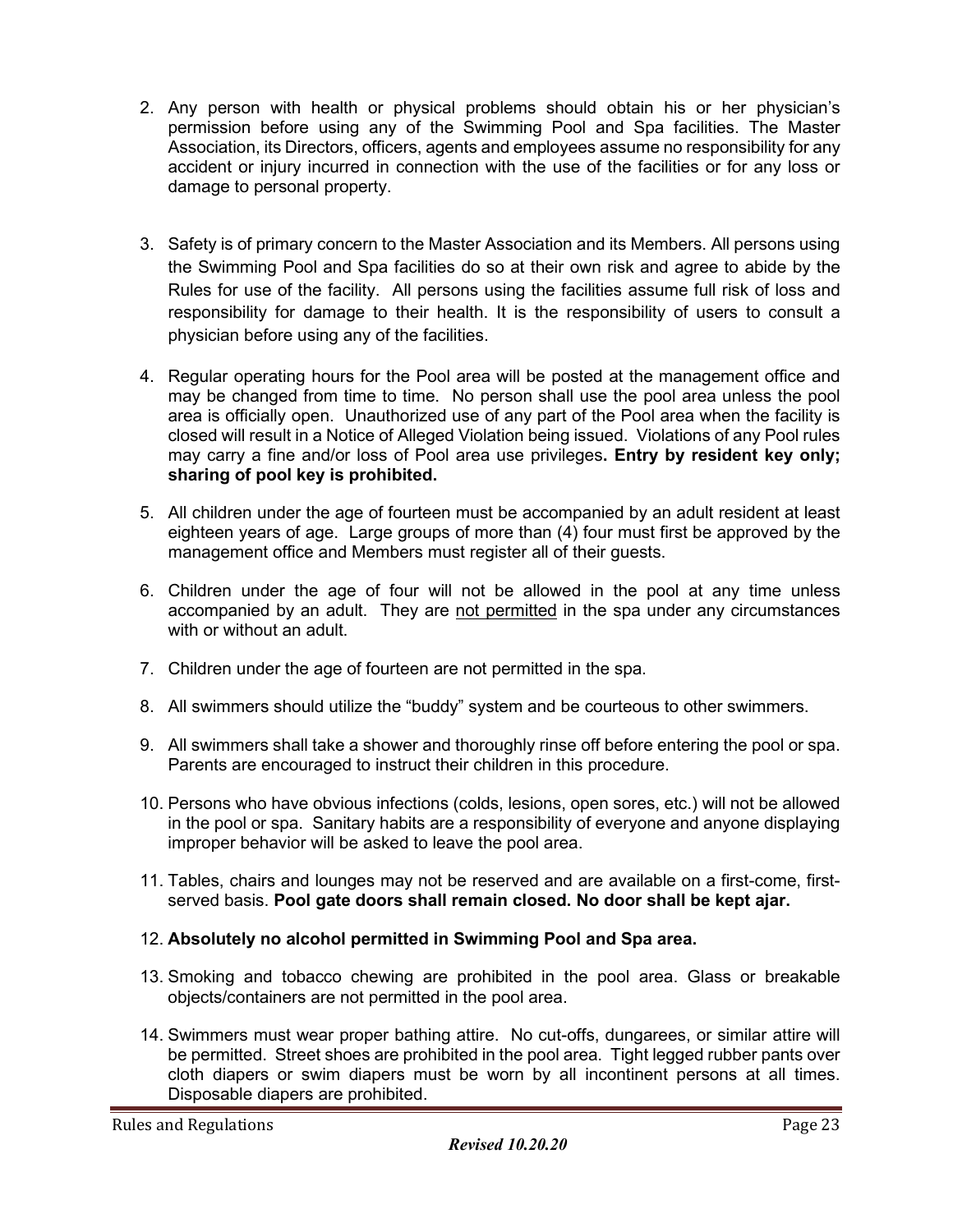- 15. Non-swimmers and novice swimmers will not be permitted in deep water and are prohibited access to the pool unless supervised by a swimming adult.
- 16. Unauthorized athletic equipment is prohibited in or near the pool or spa. Goggles and swim fins/ flippers are allowed in the pool.
- 17. No large pool toys (including large squirt guns, rafts, balls, etc.), play-pens or wheeled vehicles (except wheelchairs and strollers) are permitted in the pool area. For safety purposes*,* only USCG approved instructional floatation devices may be used under the supervision of an adult.
- 18. Pets (except animals assisting the disabled) will not be allowed anywhere in the Pool area.
- 19. Diving, running, pushing, wrestling, dunking, standing or sitting on another's shoulders is prohibited.
- 20. All refuse must be placed into the trash containers provided. Keeping the facility clean is everyone's responsibility.
- 21. The pool and/or spa may be closed at the discretion of management due to operational breakdowns or weather conditions and must be vacated immediately.
- 22. Personal radios, iPod type players and similar devices with earphones are allowed in the pool decking area but not in the pool. All devices should not disturb others using the facilities. Management approved group activities are allowed to use players or similar devices without earphones.
- 23. The designated swim lanes are to be used for swim laps only and no one is to hang onto the lane lines. *Designated hours for lane lines are 6:00 a.m. – 9:00 a.m. daily. Please ensure all lap swimming within the lap lines is concluded by 9:00 a.m.*
- 24. Anyone using the sauna does so at their own risk. Persons must be (14) fourteen years of age or older to use the sauna. Anyone using the sauna must sit on a towel. For safety reasons, use of the sauna is limited to 10 minutes.
- 25. Individuals at high risk (pregnant women, anyone taking prescription medicine, anyone using alcohol, or persons with elevated blood pressure, diabetes or heart disease, etc.) should not use the sauna or the spa unless approved by their physician.
- 26. Residents must accompany guests at all times and each family is allowed up to (4) four guests in the pool area. Permission from Management is required should your guests exceed the maximum allowed.
- 27. Residents are permitted to bring (1) one guest to any group lesson or clinic held in the pool, subject to availability of space in any such group lesson or clinic.
- 28. Non-potty trained children, incontinent adults and persons with a communicable gastrointestinal illness are not allowed in the spa or pool.
- 29. Hair longer than shoulders must be tied back or in a swim cap while using the pool.
- 30. Pool capacity 156 persons.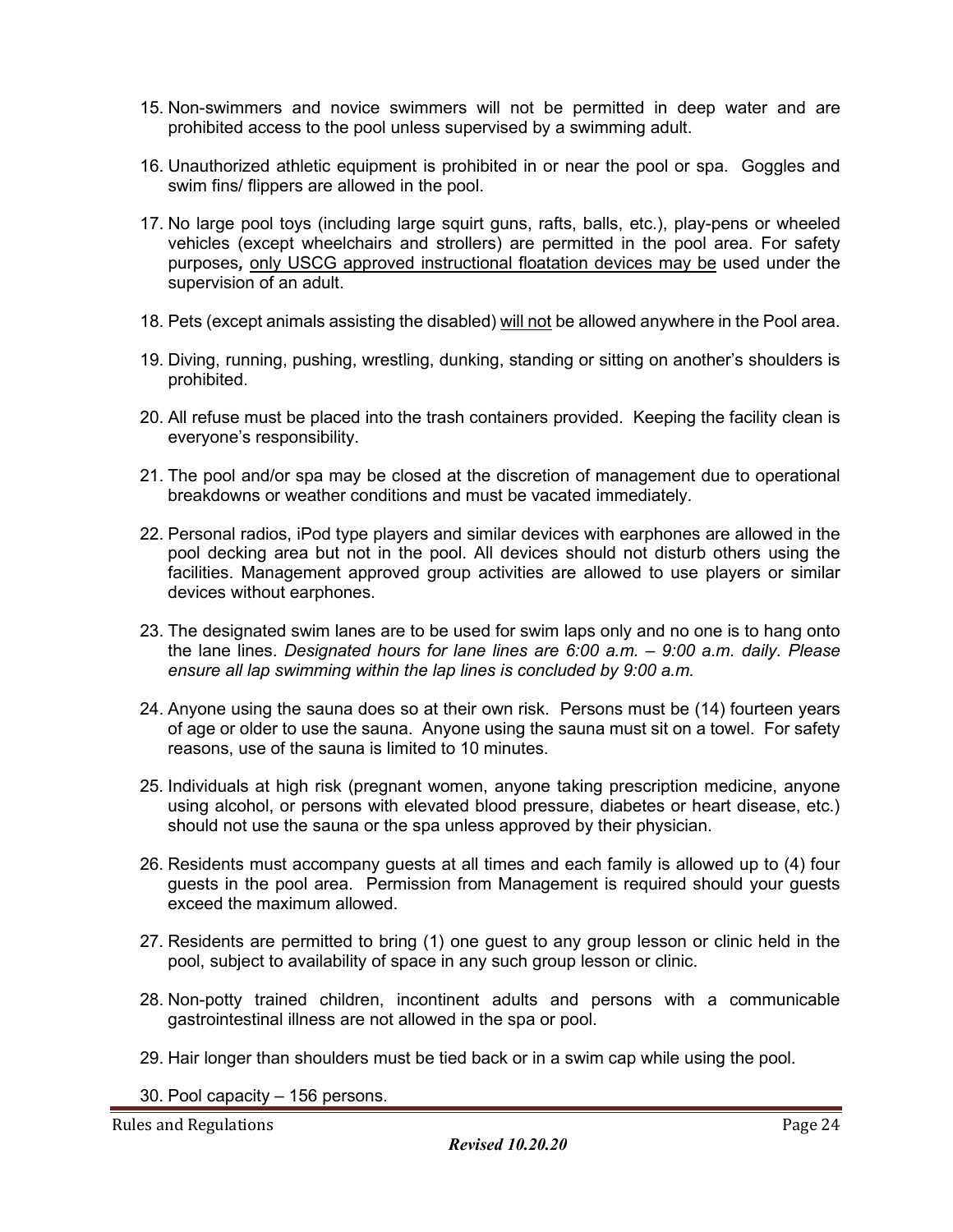31. PRIVATE / INDIVIDUAL TRAINING / INSTRUCTING OF A NON-RESIDENT IS STRICTLY FORBIDDEN.

#### **V. RULES FOR USE OF THE TENNIS COURTS**

- 1. Tennis Court Hours: Hard Courts 6 & 7: 7:00 a.m. to 11:00 p.m. Clay Courts & Center Court: 5:00 a.m. to 11:00 p.m.
- 2. Safety is of primary concern to the Master Association and its Members. All persons using the tennis courts do so at their own risk and agree to abide by the Rules for use of the tennis facility.
- 3. The Master Association, it's Directors, Officers, Agents and Employees assume no responsibility for any accident or injury incurred in connection with the use of the facilities or for any loss or damage to personal property. All persons using the tennis court facility assume full risk of loss and responsibility for damage to their health. It is the responsibility of the user to consult a physician before using any facilities.
- 4. Tennis play will be on a "first-come, first-serve" basis, seven days a week.
- 5. Length of play is (2) two hours. If no one is waiting, players may continue until someone seeks the court.
- 6. Players must wear proper clay or hard court tennis shoes. Hard-soled shoes with any kind of heel, or shoes with soles which mark-up the court are not permitted.
- 7. Proper tennis attire shall be tennis shoes, tennis shorts or pants and t-shirt or sweat clothes for men and comparable attire for women.
- 8. Smoking, eating and tobacco chewing are prohibited on the tennis courts. Glass or breakable objects/containers are not permitted in the tennis court area.
- 9. Personal radios, iPod type players and similar devices with earphones are allowed in the tennis court area but not on the courts. All devices should not disturb others using the facilities. Management approved group activities are allowed to use players or similar devices without earphones.
- 10. Regular operating hours for use of the Tennis Courts will be posted in the on the bulletin board located at Tennis Court #1 and may be changed from time to time. It is the responsibility of the Member to know these hours and no person shall use the courts unless they are officially open for use. If any Member and/or their guest(s) enter and attempt to play during a period when the courts are not officially open for play, they may be issued a Notice of Alleged Violation.
- 11. Residents must accompany guests at all times and each resident is allowed up to (3) three guests on the tennis courts.
- 12. After court play, players are responsible for sweeping and lining clay courts.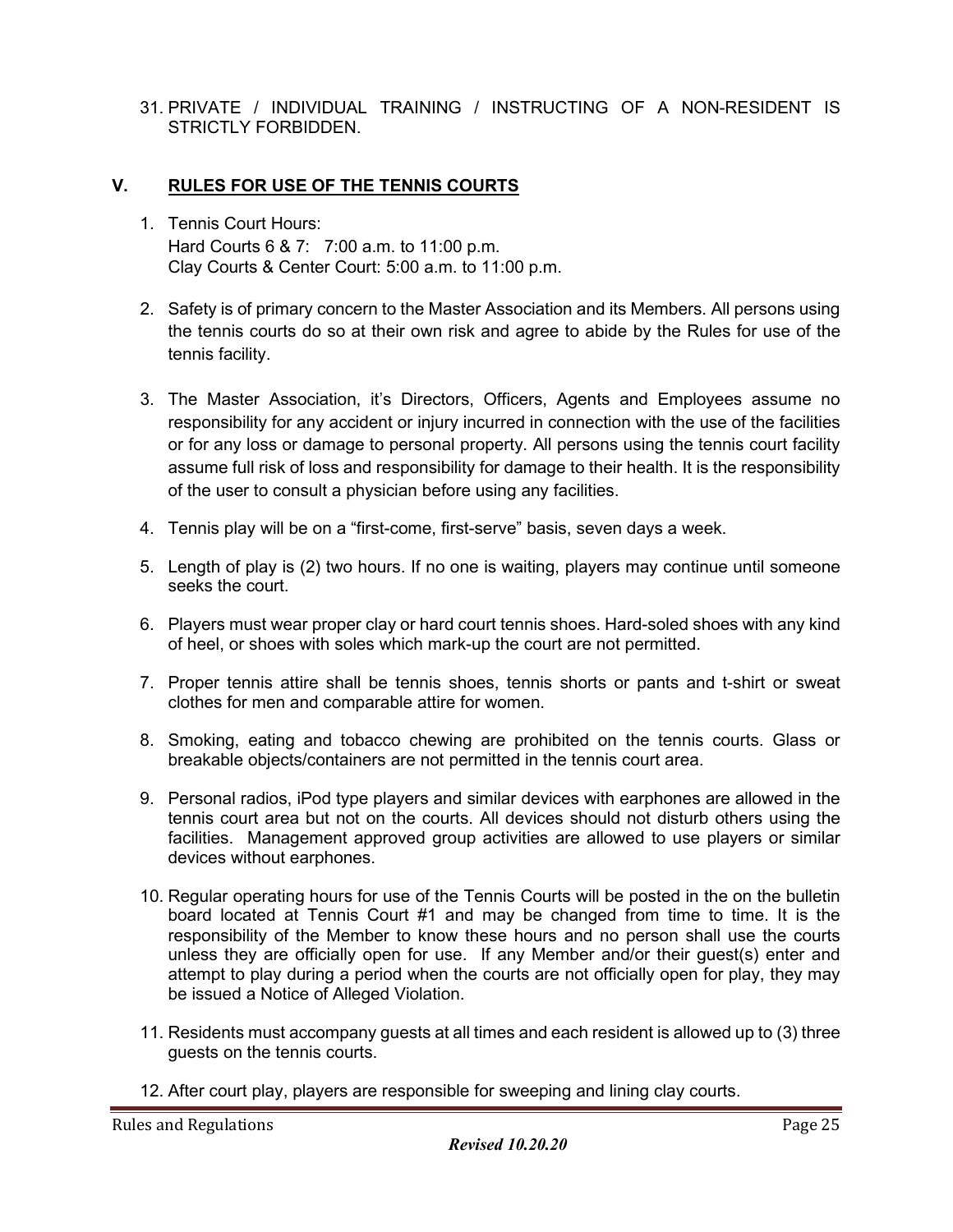13. All personal trainers must register with Management and provide the required documentation. Residents are permitted to host a tennis clinic or lesson and have up to three guests in attendance and only allowed to use one court for the duration of the clinic or lesson. Tennis instructors are not allowed to give private lessons to non-residents.

#### 14. **. Rules for organized Tennis Doubles Activity**

 Men's, Women's and Mixed Doubles teams may be organized as Social Leagues. A Social League is defined as a collection of at least 12 individuals divided into teams that play an established schedule for a championship. The following rules are applicable to League play:

- 1. Formation of a League must receive the approval of the Bear Creek Master Association Board of Directors.
- 2. Leagues will include Bear Creek residents only.
- 3. A League must communicate to the Bear Creek community that all residents are welcome to participate on a first come first serve basis.
- 4. A League must establish a start and ending date for each of its seasons.
- 5. A League, upon the approval of the BCMA Board, may reserve a maximum of three designated courts for its season, providing they are for periods not in excess of two hours.

#### **VI. RULES FOR USE OF THE BOCCE COURTS**

- 1. Hours of play will be posted at the management office.
- 2. All refuse must be placed in the trash containers provided for this purpose.
- 3. Tables and chairs must be straightened after use.
- 4. Bear Creek Bocce Club scheduled league play has priority for court usage.
- 5. Outside of league playing times, members may use the Bocce courts and can reserve times through the onsite management office. If a Member and any guest fail to show up for play within (30) thirty minutes of their reservation time they will lose their priority for play.
- 6. The maximum for playing time will be (2) two hours, subject to change based on demand.
- 7. Smoking, eating and tobacco chewing are prohibited on the bocce courts. Glass or breakable objects/containers are not permitted in the bocce court area.
- 8. Personal radios, iPod type players and similar devices with earphones are allowed in the bocce court area but not on the courts. All devices should not disturb others using the facilities. Management approved group activities are allowed to use players or similar devices without earphones.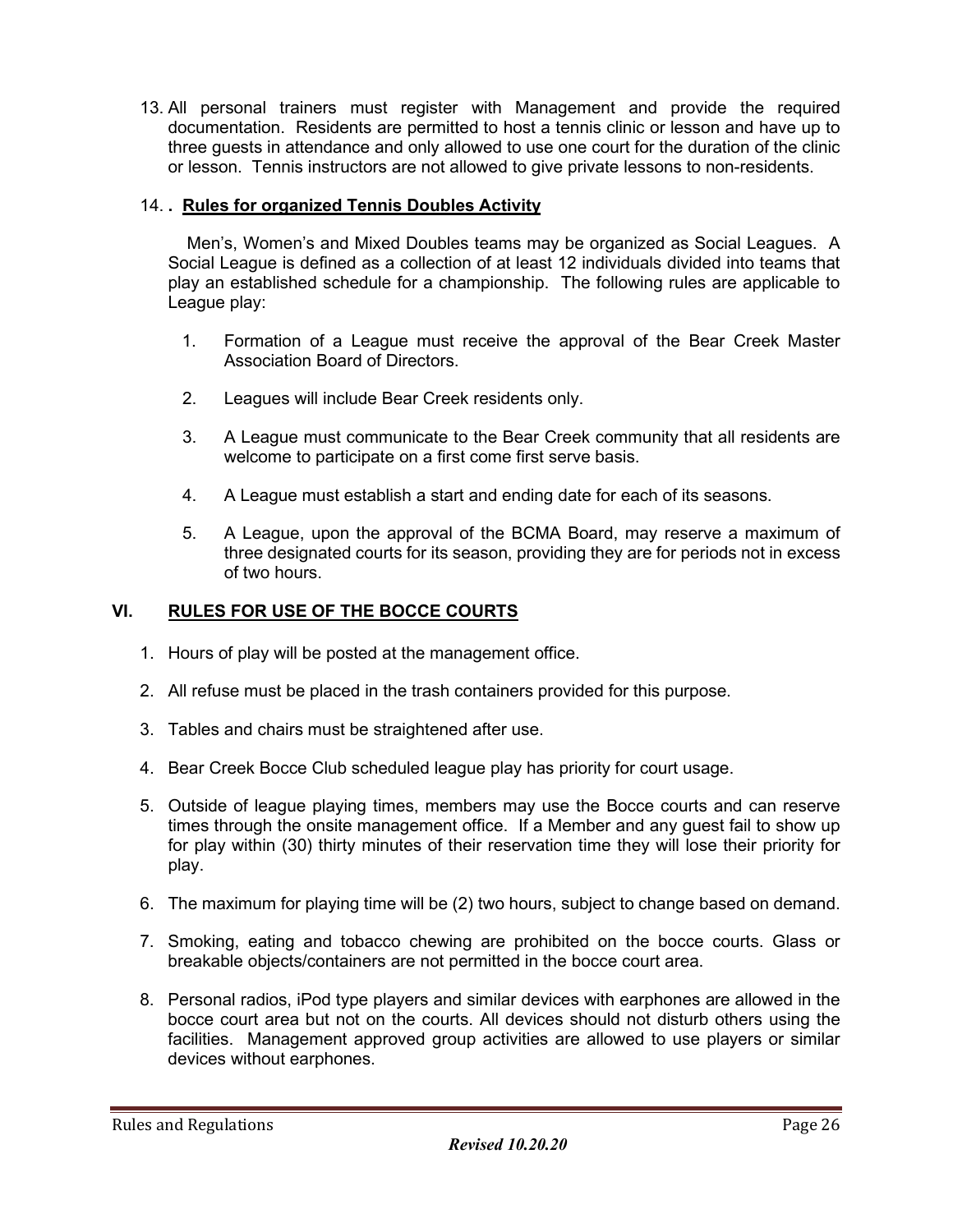9. Regular operating hours for use of the Bocce Courts may be changed from time to time by management. It is the responsibility of the Member to know these hours and no person shall use the courts unless they are officially open for use. If any Member and/or their guest(s) enter and attempt to play during a period when the courts are not officially open for play, they may be issued a Notice of Alleged Violation.

#### **VII. PICKLEBALL COURT RULES**

- 1. Hours of Use: 7AM TO 11PM
- 2. Play is Divided into Open Play and Regular Play Times.
	- A. During open play, all courts are used by players that enter and exit games in a pre-set rotation. In effect Monday – Friday 8 a.m. to 10 a.m. and 5 p.m. to 7 p.m., and Saturday 8 a.m. – 11 a.m.
	- B. During regular play, courts are available on a first come-first serve basis. Courts can be reserved in advance. In effect during all times when open play is not in session.
- 3. Court Rotation for Open Play:
	- A. When (7) or fewer players are waiting, (2) players should come off and (2) players go on. Maximum (2) consecutive games per team.
	- B. When more than (7) players are waiting, all (4) players go off and (4) new players go on.
- 4. Challenge Court Rules:

Open to all players at posted times. Players can challenge the winning team for the opportunity to play the next game. Challengers must be near the court and ready to play when the current game is over. Winners can stay together for (2) games. After (2) consecutive wins they must split up or vacate the court. In no case shall any player play more than (4) consecutive games if there are other players waiting.

- 5. Residents are allowed (3) guests and must always be present with their guest. Priority shall be given to residents whenever possible.
- 6. Players must wear proper hard-court tennis shoes. Hard-soled shoes which will mark up the court are not permitted.
- 7. Profane or abusive language, and inappropriate, unsportsmanlike behavior shall not be tolerated.
- 8. Excessive noise and shouting that disturbs surrounding neighbors is not permitted.
- 9. Radios and other devices should not disturb others using the facility.
- 10. Line calls are made by the receiving side team. In cases where the call is uncertain, the opposing team is awarded the decision.
- 11. First serve of the game is started on the North side of the court.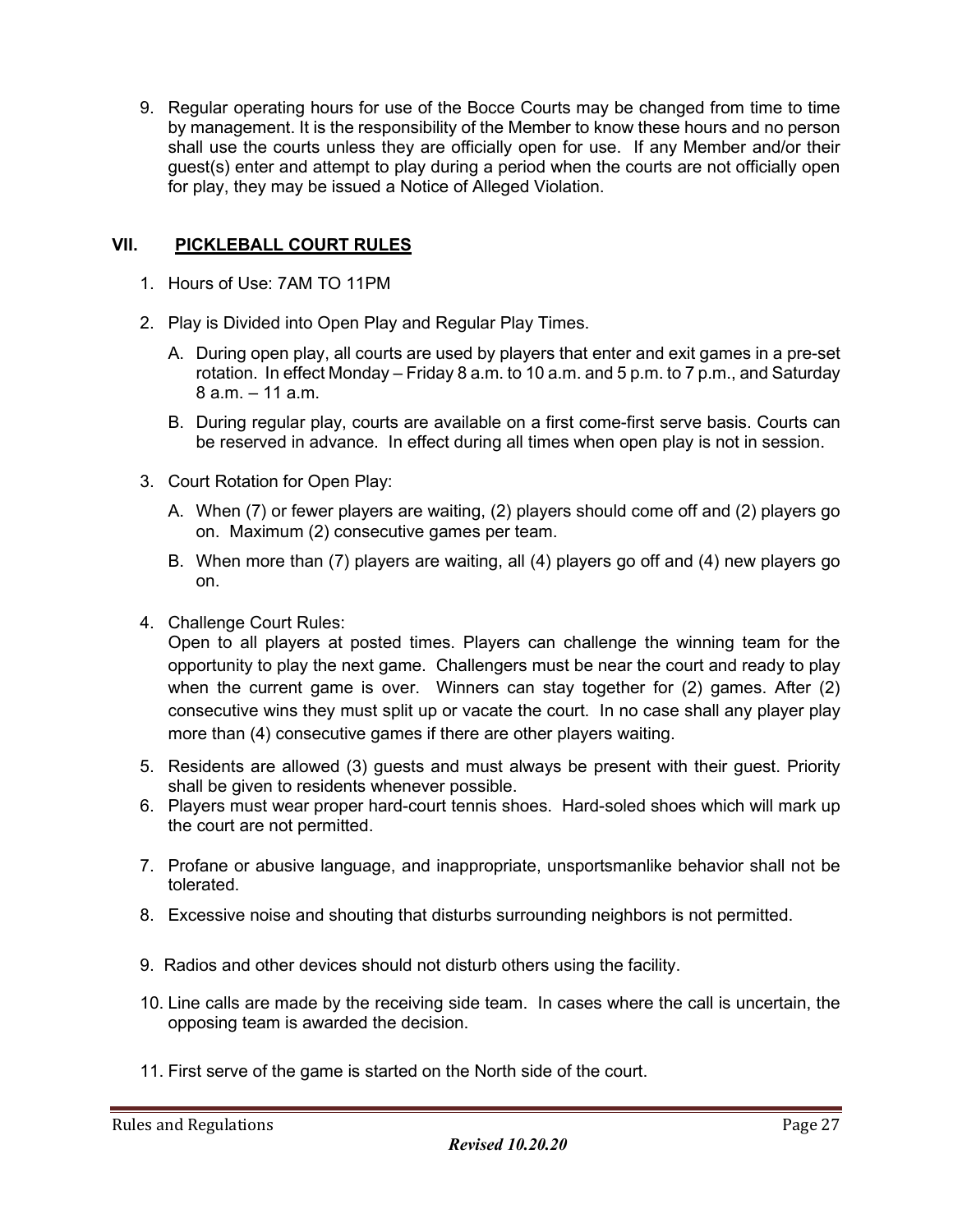## **VIII. PRIVATE AND INDIVIDUAL TRAINING INSTRUCTION**

1. All personal trainers must register with Management and provide the required documentation. **PRIVATE / INDIVIDUAL TRAINING / INSTRUCTING OF A NON-RESIDENT IS STRICTLY FORBIDDEN.**

#### **IV. GENERAL INFORMATION**

- 1. Garage and Estate Sales are prohibited.
- 2. Stop Signs have been erected at all intersections for the protection of human and animal life. Vehicles are required to STOP AT ALL STOP SIGNS.
- 3. It is imperative that drivers adhere to the posted speed limit signs in the community. The speed limit will vary depending on location, traffic and site conditions. Please note that failure to adhere to posted speed limits will be cause for immediate traffic citation.
- 4. Use of skateboards, roller skates, and bicycles on or through planted areas or in Common Area is prohibited. Skateboards**,** skates, and inline skates are prohibited on all BCMA streets. All other devices used on BCMA streets must have handles and a braking system, i.e., scooters, bicycles, etc.

## **X. FACILITY RENTAL POLICIES AND PROCEDURES**

- 1. The only area that can be reserved for a private function is the Bear's Den, Bear's Cave, Patio Covered Pool Area and the Pavilion located outside at the back of the Bear's Den. The Cardio room, spa and tennis court areas may not be reserved without Board approval.
- 2. Within two (2) business days of any verbal reservation, a signed copy of the Policies and Procedures, and Reservation Agreement must be completed and delivered to the HOA office along with separate checks for any fees and deposits made payable to the Bear Creek Master Association. Reservations may not be taken more than 3 months in advance for regular scheduled events. Fees and deposits are as follows:
	- a) Facility use fee includes the Pavilion
	- b) Facility Use Fee: \$75.00 non-refundable (N/A to BCMA Group rentals)
	- c) Security Deposit: \$250.00 for all rentals except those serving Alcohol. Events with Alcohol are required to post a \$500.00 deposit and obtain a Rider on their Homeowners policy for the limit of \$1,000,000 to cover the event.
	- d) All rentals shall be required to leave both the Pavilion, Bear's Den and Bear's Cave facilities clean. If additional cleaning is required by the Janitorial staff, the rate is \$35.00 per hour and will be taken from the Security deposit.